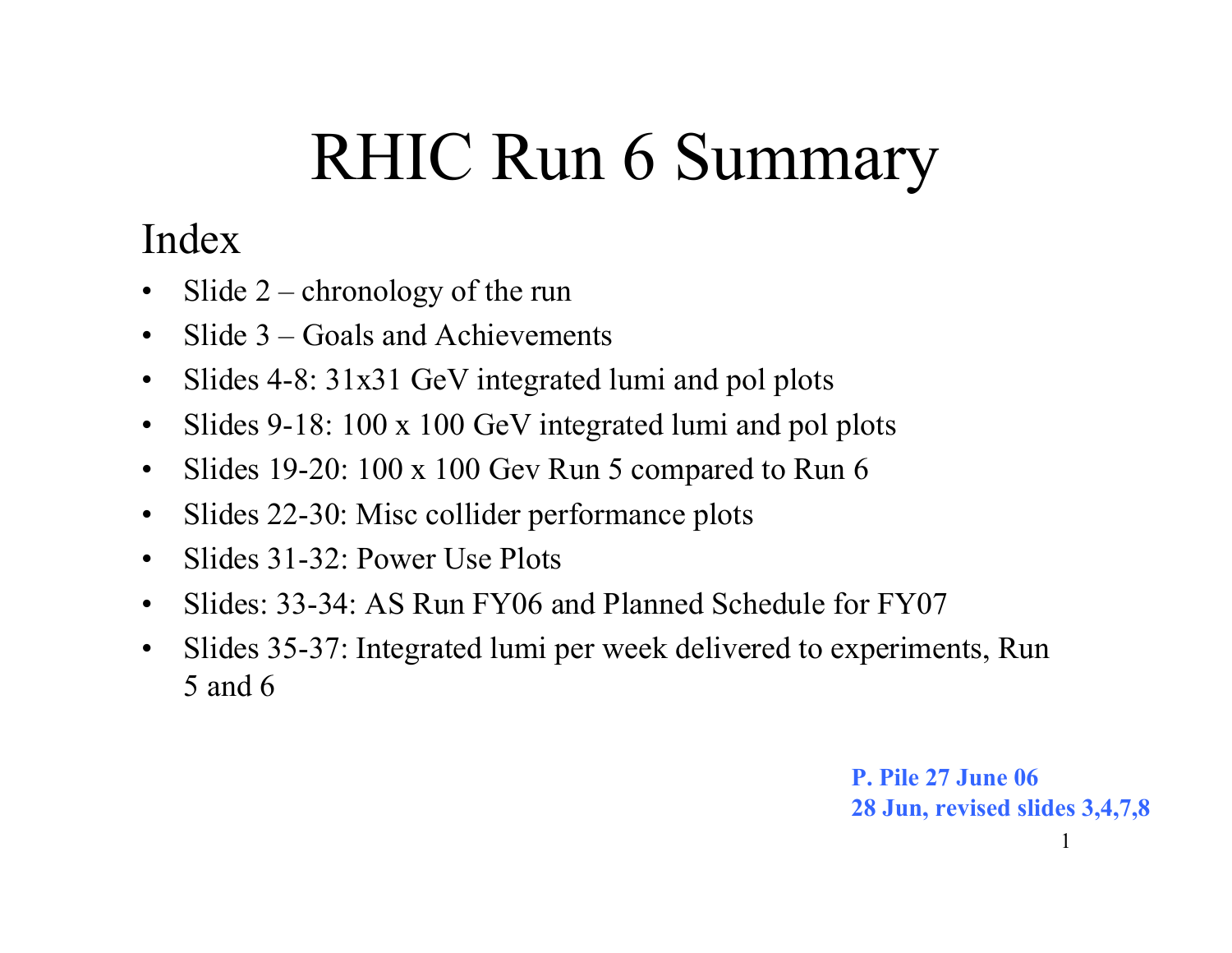### RHIC Run 6 as run

- $\bullet$ 1 Feb – Cool-down begins
- $\bullet$ 7 Feb –  $1<sup>st</sup>$  beam in blue ring
- $\bullet$ 12 Feb –  $1<sup>st</sup>$  beam in yellow beam
- $\bullet$ 5 Mar – Machine Physics Mode declared (4.6 weeks into run)
- $\bullet$ 8 Mar – **PHENIX** in Physics Mode – radial pol (5 weeks into run – on schedule)
- $\bullet$ 12 Mar – **STAR** in Physics Mode – long pol (5.6 weeks into run)
- $\bullet$ 12 Mar – begin 11.0 weeks of  $\sqrt{s}$ =200 GeV pp (0.6 weeks behind schedule)
- $\bullet$ 6 Apr – **STAR** switch to trans pol
- $\bullet$ 14 April – unscheduled shutdown (incr. power use at  $\sim$ 50% of full operations)
- $\bullet$ 21 April – unscheduled shutdown ends – lost  $\sim$  7 days
- $\bullet$ 22 April –**PHENIX** back on (lost 8 days)
- $\bullet$ 24 April – **STAR** back on (lost 10 days)
- $\bullet$ 26 Apr – **PHENIX** completed radial polarization, switched to longitudal
- $\bullet$ 10 May – **STAR** switched to longitudal polarization
- $\bullet$ 5 Jun – 1400, end 13.1 weeks  $\sqrt{s}$ =200 GeV pp, begin 1 day  $\sqrt{s}$ =22 GeV development
- $\bullet$ 6 Jun – 1400, begin setup  $\sqrt{s}$ =62 GeV pp – add **BRAHMS**
- $\bullet$ 8 June - Physics Mode for all experiments declared
- $\bullet$ 20 Jun – 1700, end 2 week  $\sqrt{s}$ =62 GeV pp (13 days physics), begin  $\sqrt{s}$ =500 GeV development
- $\bullet$ 26 Jun – 1802, end 0.9 weeks  $\sqrt{s}$ =500 GeV development, begin warm-up to LN2 at  $\sim$ 2400
- •30 Jun – RHIC Cryo switch to LN2 complete, end 21.2 weeks of cryo operation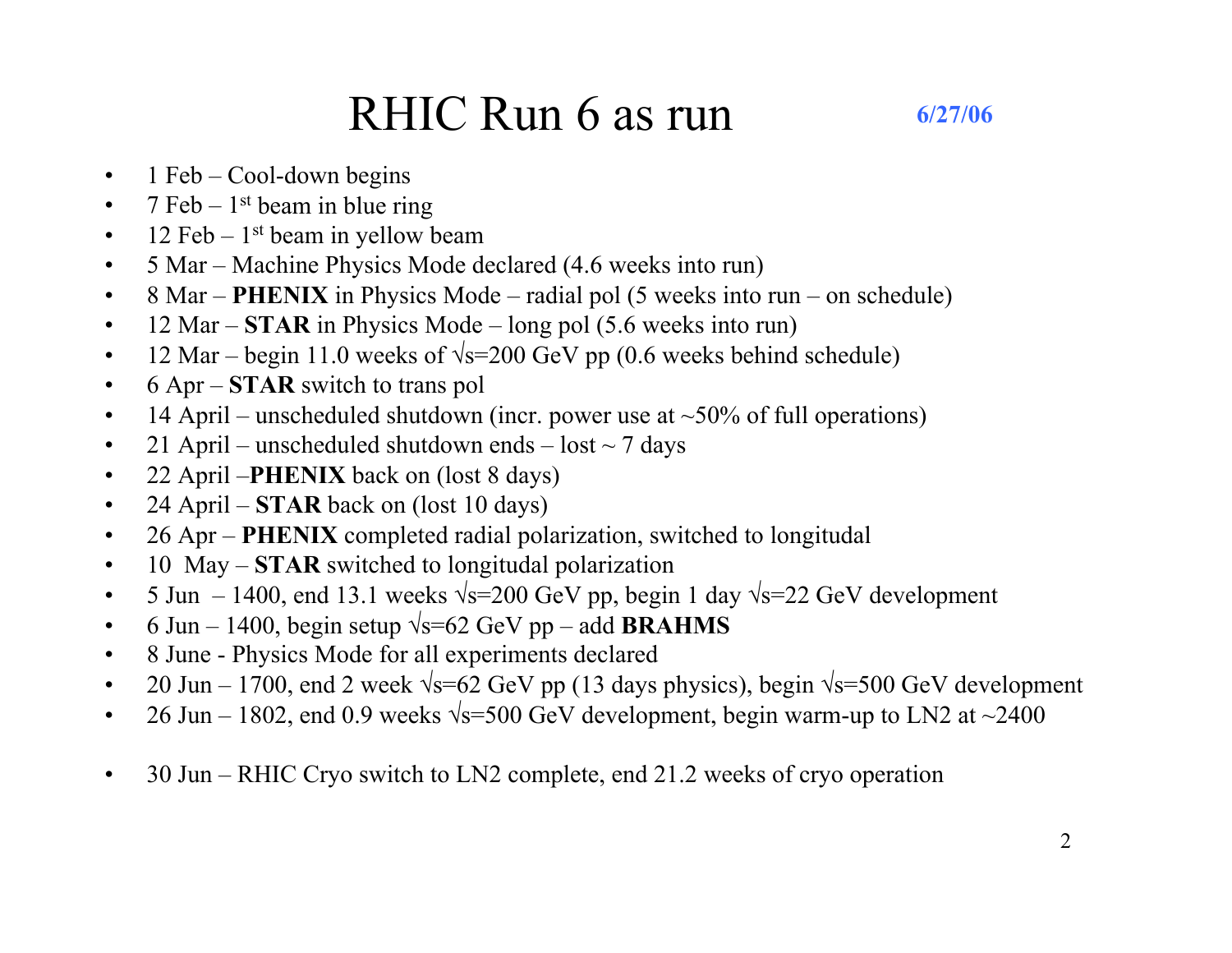|               |                      |             |       | Goal      |             |                  | <b>Actual</b> |       |                    |       |
|---------------|----------------------|-------------|-------|-----------|-------------|------------------|---------------|-------|--------------------|-------|
| Exp           | pp $\sqrt{s}$ energy | Pol         | % Pol | Sampled L | Delivered L | <b>Sampled L</b> | Delivered L   |       | <b>Average Pol</b> |       |
|               |                      |             |       | $pb^{-1}$ | $pb^{-1}$   | $pb^{-1}$        | $pb^{-1}$     |       |                    |       |
|               |                      |             |       |           |             |                  |               |       |                    |       |
| <b>PHENIX</b> | 200 GeV              | R           | 50%   | $4 - 7$   | $10 - 17$   | 3.1              | 14.4          |       | 52.9%              |       |
|               | 200 GeV              |             | 60%   | 10        | 30          | 7.5              | 31.1          |       | 60.5%              |       |
|               | 62.4 GeV             | T+L         | N/A   | 0.15      | 0.60        | 0.1              | 0.39          |       | N/A                |       |
|               | 62.4 GeV             |             | 50%   |           |             | .025             | 0.16          | $***$ | 49.8%              | $***$ |
|               | 62.4 GeV             |             | 55%   | 0.10      | 0.4         | .075             | 0.24          |       | 47.5%              | $***$ |
| <b>STAR</b>   | 200 GeV              | т           | 50%   | 3.00      | 15          | 3.34             | 18.9          |       | 57.6%              |       |
|               | 200 GeV              | L part $1#$ |       |           |             | 2.1              | 7.87          |       | 51.8%              |       |
|               |                      | $L$ part 2  |       |           |             | 6.39             | 19.4          |       | 61.2%              |       |
|               |                      | L total     | 50%   | 10        | 30          | 8.49             | 27.3          |       | 59.0%              |       |
|               | 62.4 GeV             |             | N/A   | N/A       | 0.5         | .084             | 0.34          | $***$ | 48.3%              | $***$ |
|               |                      |             |       |           |             |                  |               |       |                    |       |
| <b>BRAHMS</b> | 62.4 GeV             | Τ           | 50%   | 0.85      | 1.4         | 0.21             | 0.36          | #     | 48.2%              | $***$ |

#### *Experiment Goals and delivered/Sampled luminosities (~final)*

|               |                                                              |              |           |                    | <b>FOM Goal</b>  |         |             | <b>FOM Actual</b> | % of Goal         |  |  |
|---------------|--------------------------------------------------------------|--------------|-----------|--------------------|------------------|---------|-------------|-------------------|-------------------|--|--|
| Exp           | $pp \sqrt{s}$ energy                                         | Pol          | Sampled L | <b>Delivered I</b> | <b>Sampled L</b> |         | Delivered L |                   | Sampled Delivered |  |  |
|               |                                                              |              | $pb^{-1}$ | $pb^{-1}$          | $pb^{-1}$        |         | $pb^{-1}$   |                   |                   |  |  |
| <b>PHENIX</b> | 200 GeV                                                      | $\mathsf{R}$ | $1 - 1.8$ | $2.5 - 4.3$        | 0.87             | $\star$ | 4.03        | 87%               | 161%              |  |  |
|               | 200 GeV                                                      |              | 1.3       | 3.9                | 1.00             | $\star$ | 4.19        | 78%               | 108%              |  |  |
|               | 62.4 GeV                                                     | $T+L$        | N/A       | N/A                | N/A              |         | N/A         | 67%               | 66%               |  |  |
|               | 62.4 GeV                                                     | т            | N/A       | N/A                | 0.0062           | $\star$ | 0.039       |                   |                   |  |  |
|               | 62.4 GeV                                                     | L            | 0.009     | 0.037              | 0.0038           | $\star$ | 0.012       | 42%               | 33%               |  |  |
| <b>STAR</b>   | 200 GeV                                                      | т            | 0.8       | 3.8                | 1.11             | $\star$ | 6.25        | 148%              | 167%              |  |  |
|               | 200 GeV                                                      | L part $1#$  |           |                    | 0.15             | $\star$ | 0.57        |                   |                   |  |  |
|               |                                                              | $L$ part 2   |           |                    | 0.90             | $\star$ | 2.72        |                   |                   |  |  |
|               |                                                              | L total      | 0.6       | 1.9                | 1.03             | $\star$ | 3.30        | 165%              | 176%              |  |  |
|               | 62.4 GeV                                                     | т            | N/A       | N/A                | 0.020            | $\star$ | 0.079       | N/A               | 68%               |  |  |
| <b>BRAHMS</b> | 62.4 GeV                                                     | Т            | 0.21      | 0.35               | 0.049            | $\star$ | 0.083       | 23%               | 24%               |  |  |
|               | * ppile estimate from PHENIX and STAR input                  |              |           |                    |                  |         |             |                   |                   |  |  |
|               | ** missing first physics store 7998 (estimated)              |              |           |                    |                  |         |             |                   |                   |  |  |
|               | *** to be revised once jet target data is analyzed           |              |           |                    |                  |         |             |                   |                   |  |  |
|               | # assumes BRAHMS Lumi 1.05 x STAR for stores through 12 June |              |           |                    |                  |         |             |                   |                   |  |  |
|               | ## taken during STAR tune-up phase                           |              |           |                    |                  |         |             |                   | revised $6/28/06$ |  |  |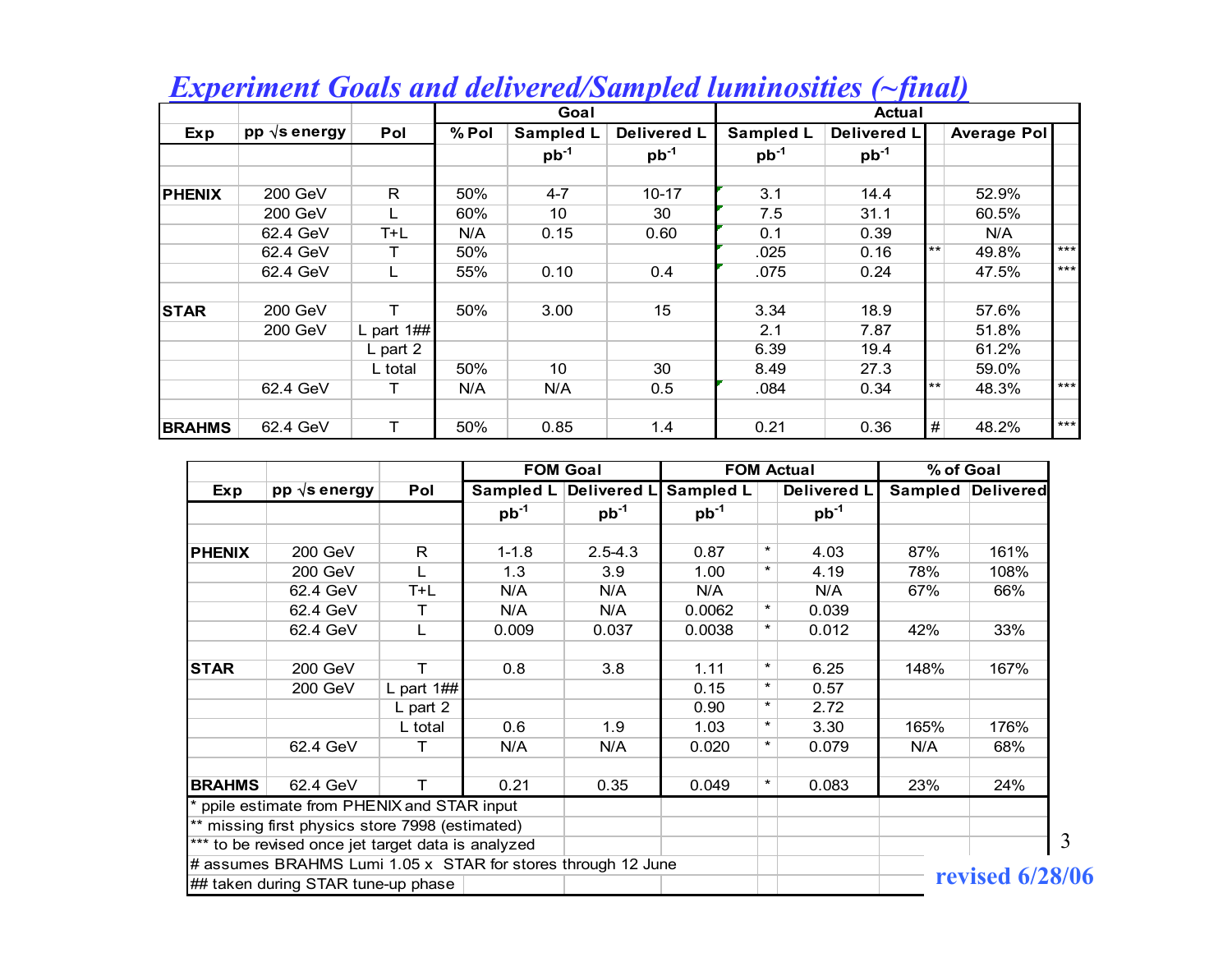

**Store 7998 estimated for PHENIX and STAR; assumes BRAHMS L=1.05 STAR for stores through 12 June**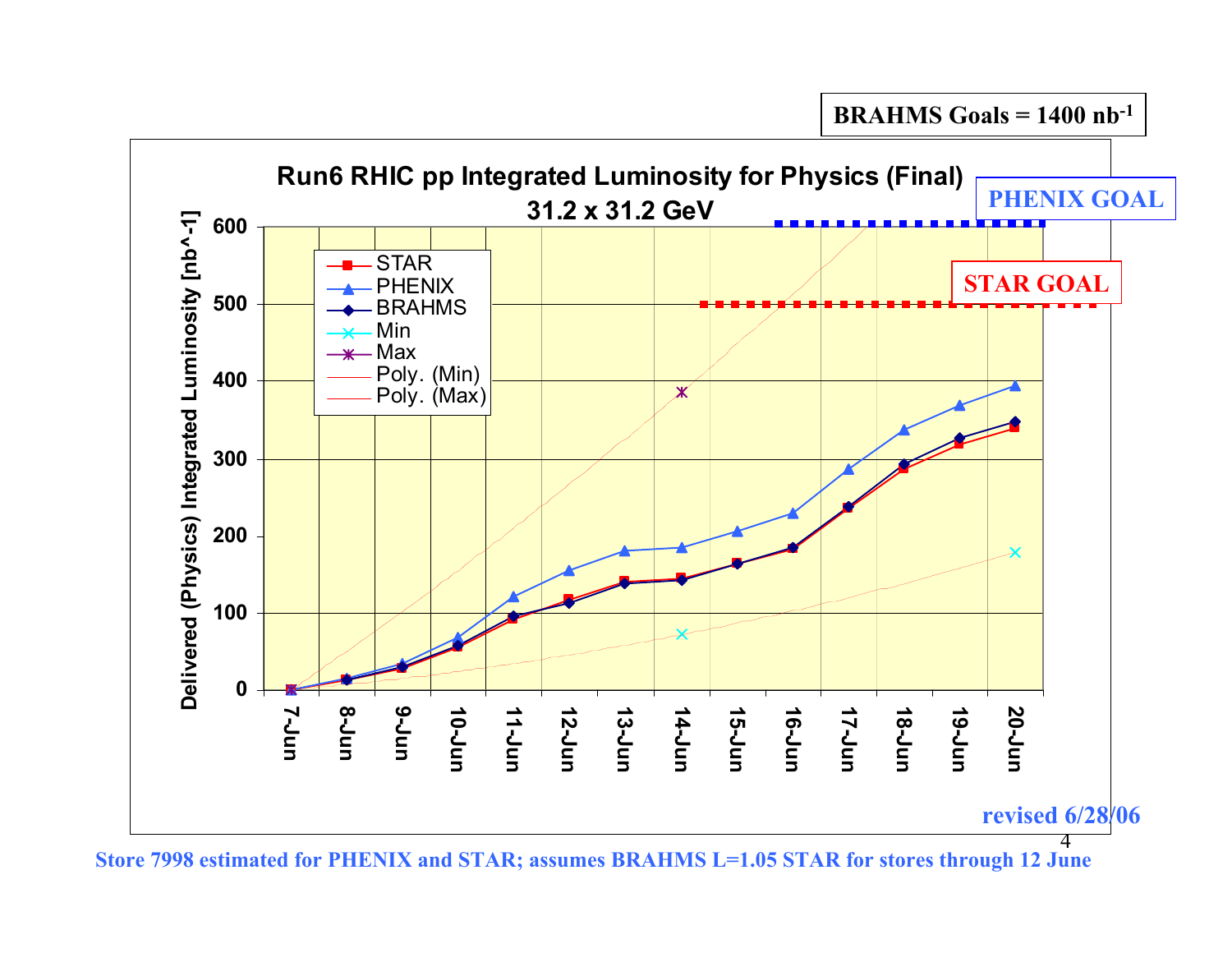#### **Goal was 100 GeV polarization ~ 60% To be revised once jet target data is analyzed**

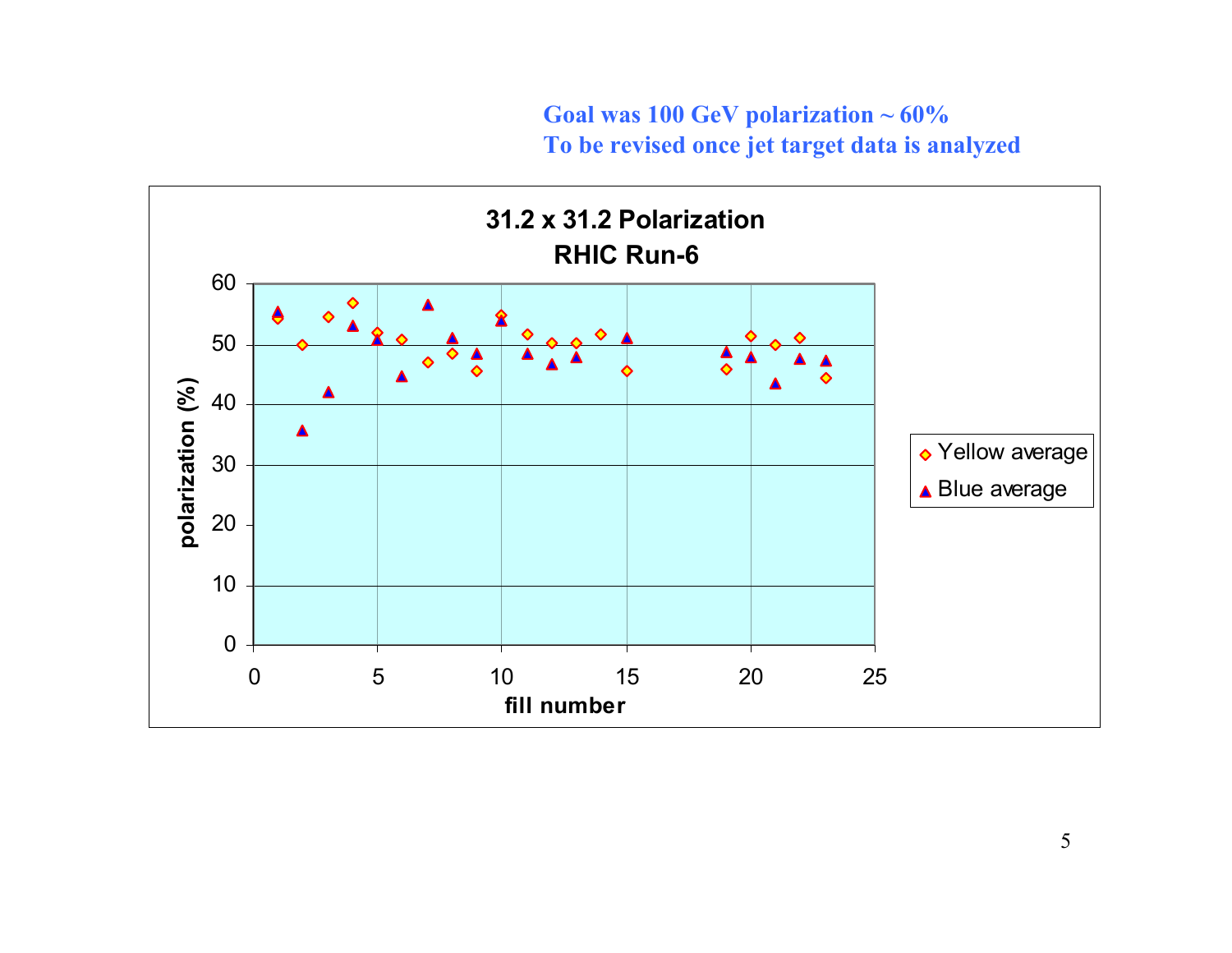#### **Collider Min/Max projections assume 60% polarization**

![](_page_5_Figure_1.jpeg)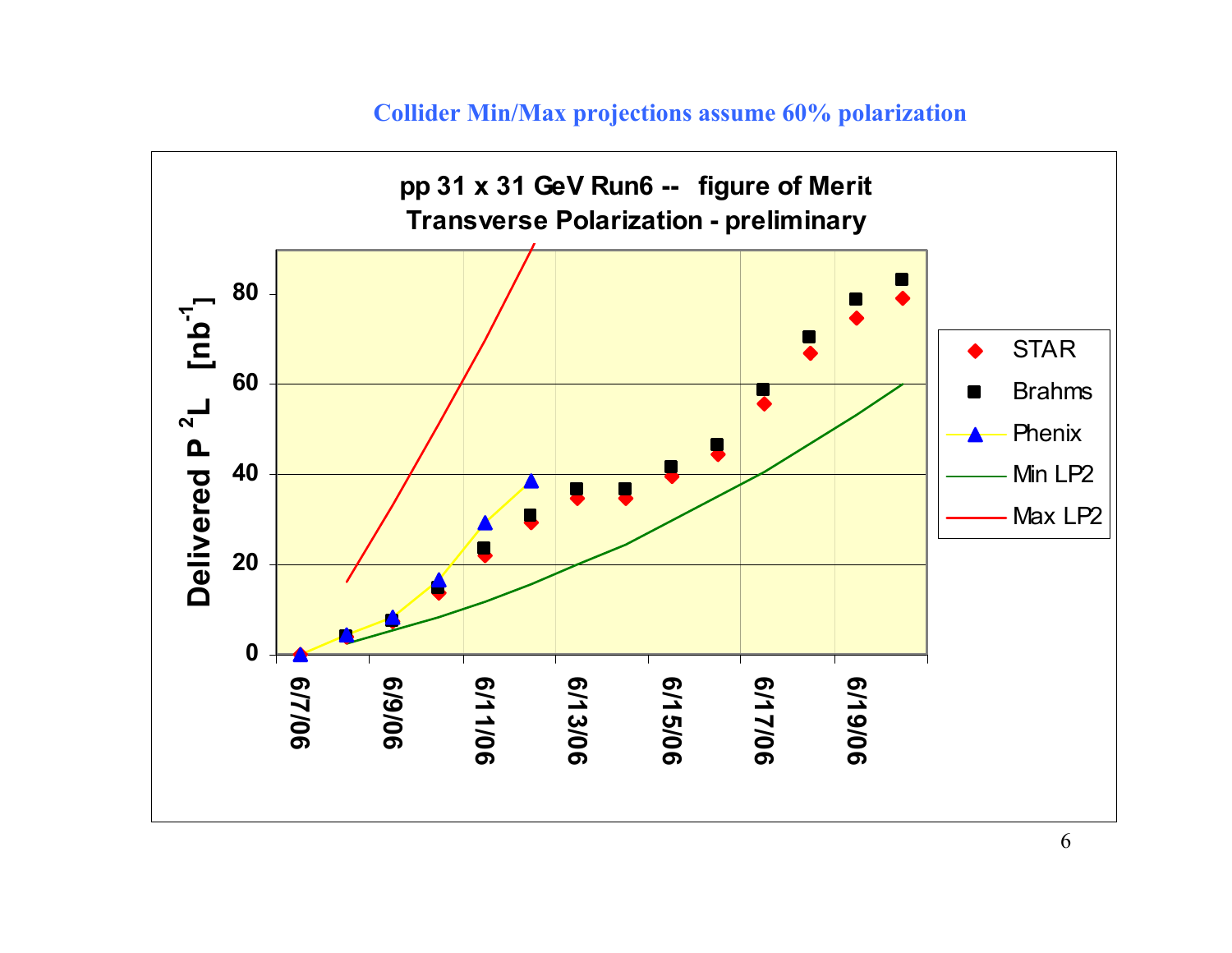**Collider Min/Max projections assume 60% polarization Experiments goals assumed 50% polarization**

![](_page_6_Figure_1.jpeg)

#### **revised 6/28/06**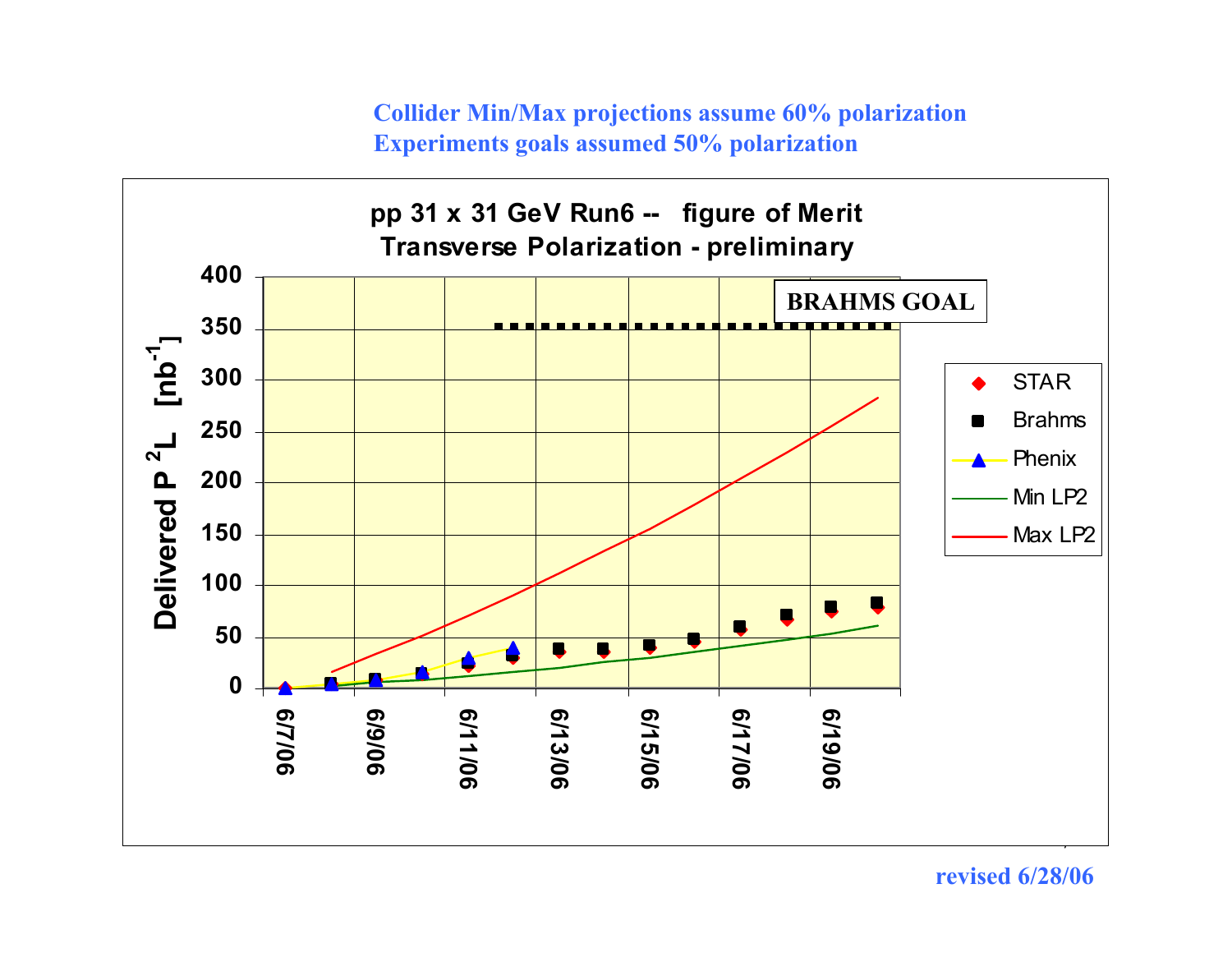**Collider Min/Max projections assume 60% polarization PHENIX goals assumed 55% polarization**

![](_page_7_Figure_1.jpeg)

**revised 6/28/06**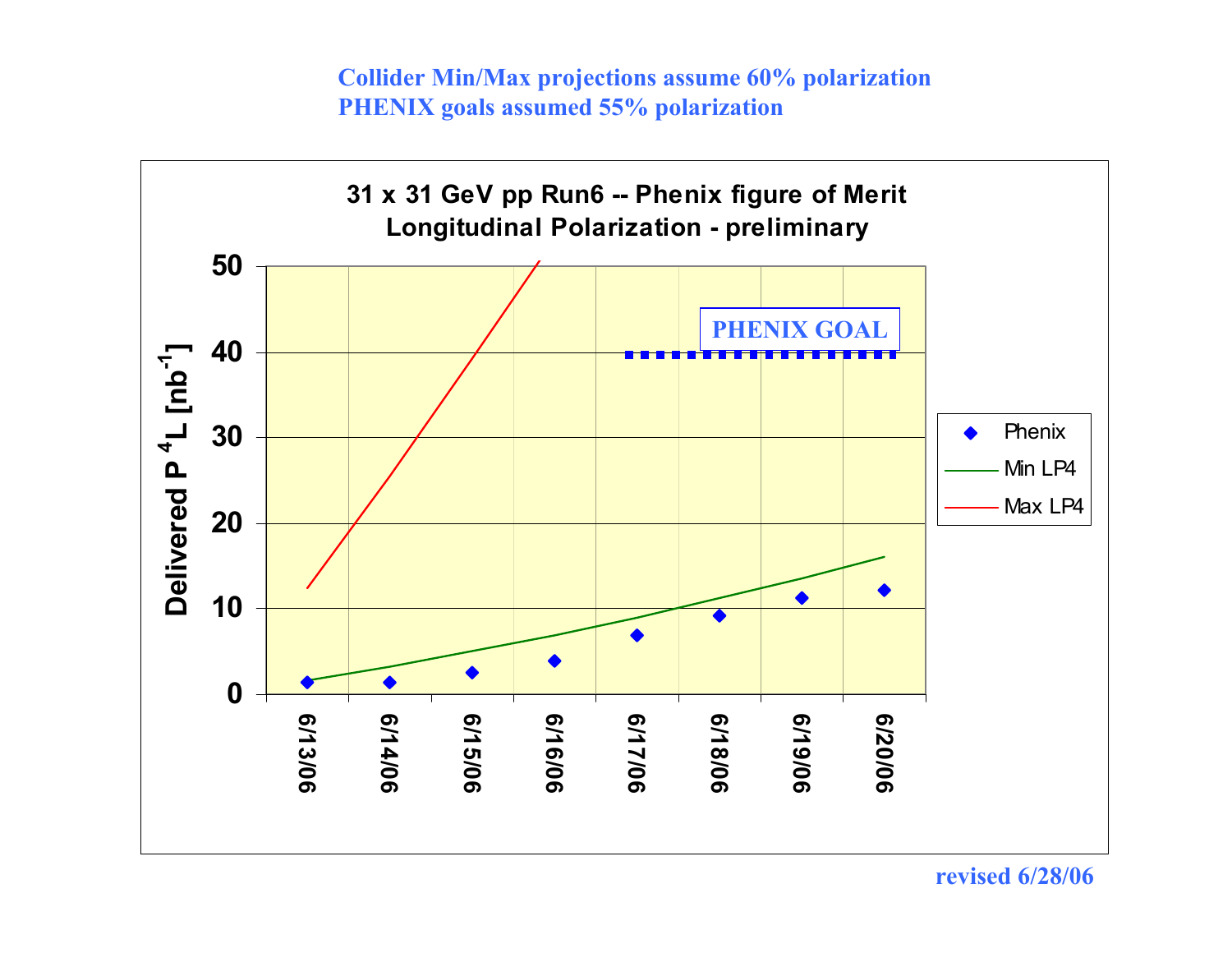![](_page_8_Figure_0.jpeg)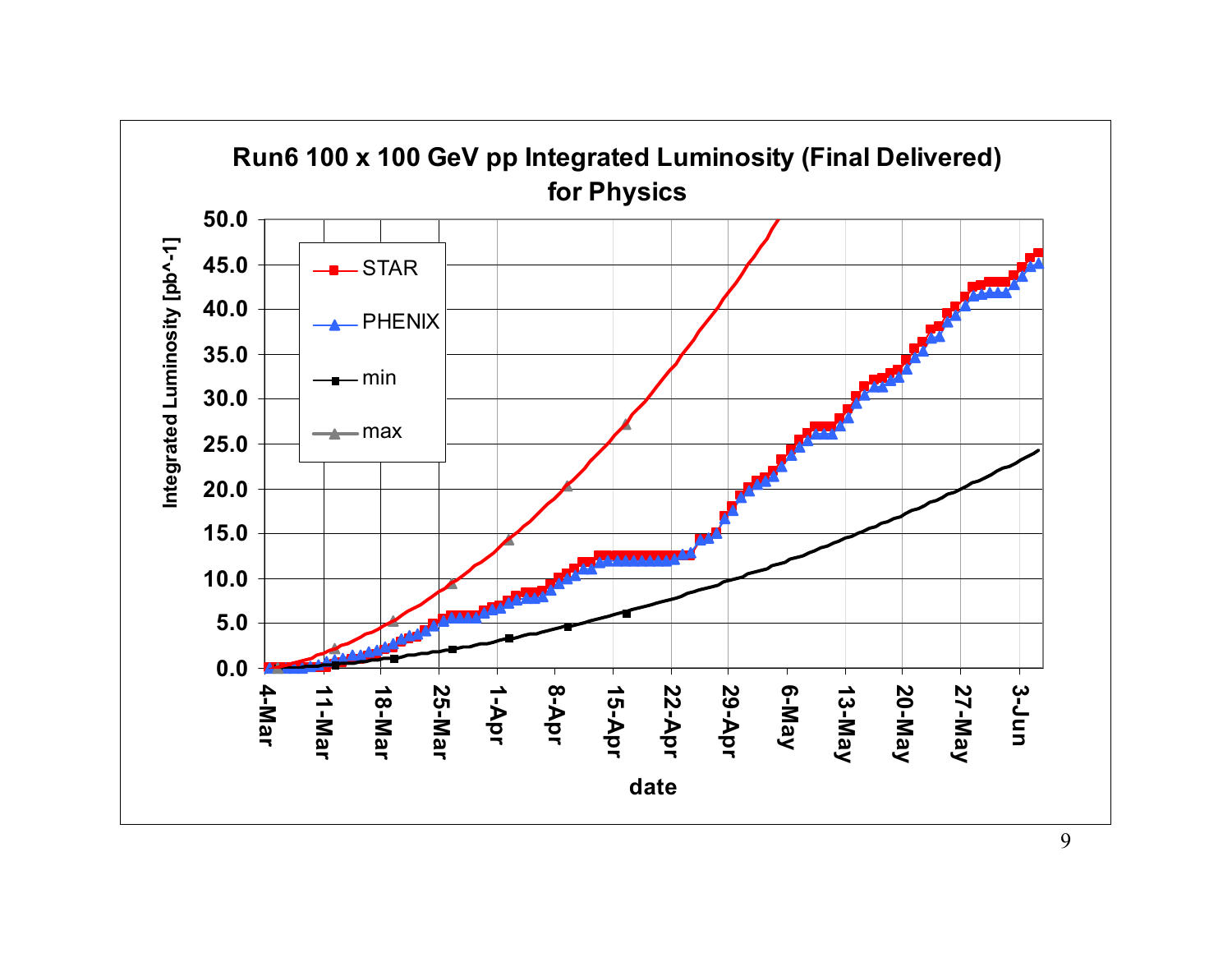![](_page_9_Figure_0.jpeg)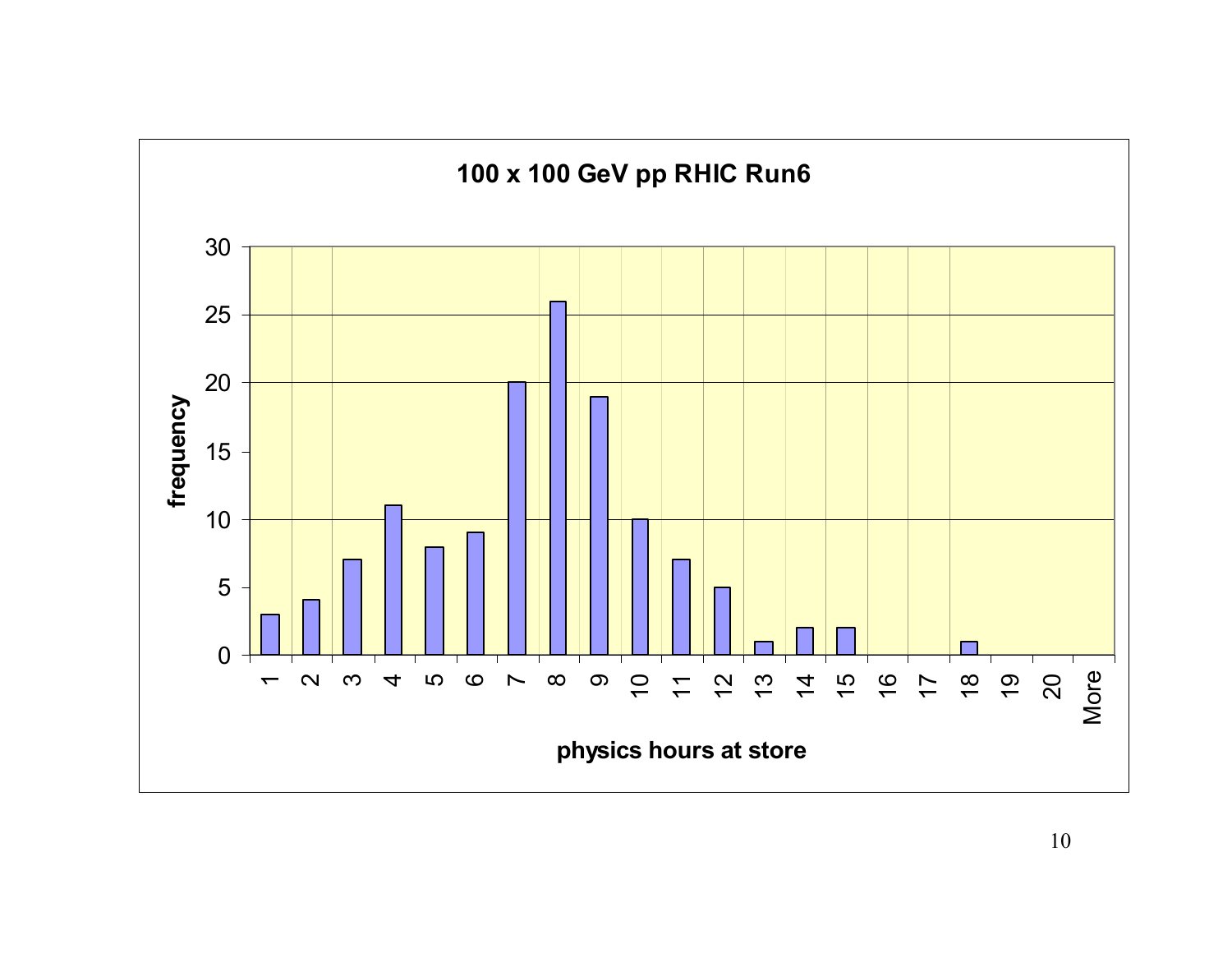![](_page_10_Figure_0.jpeg)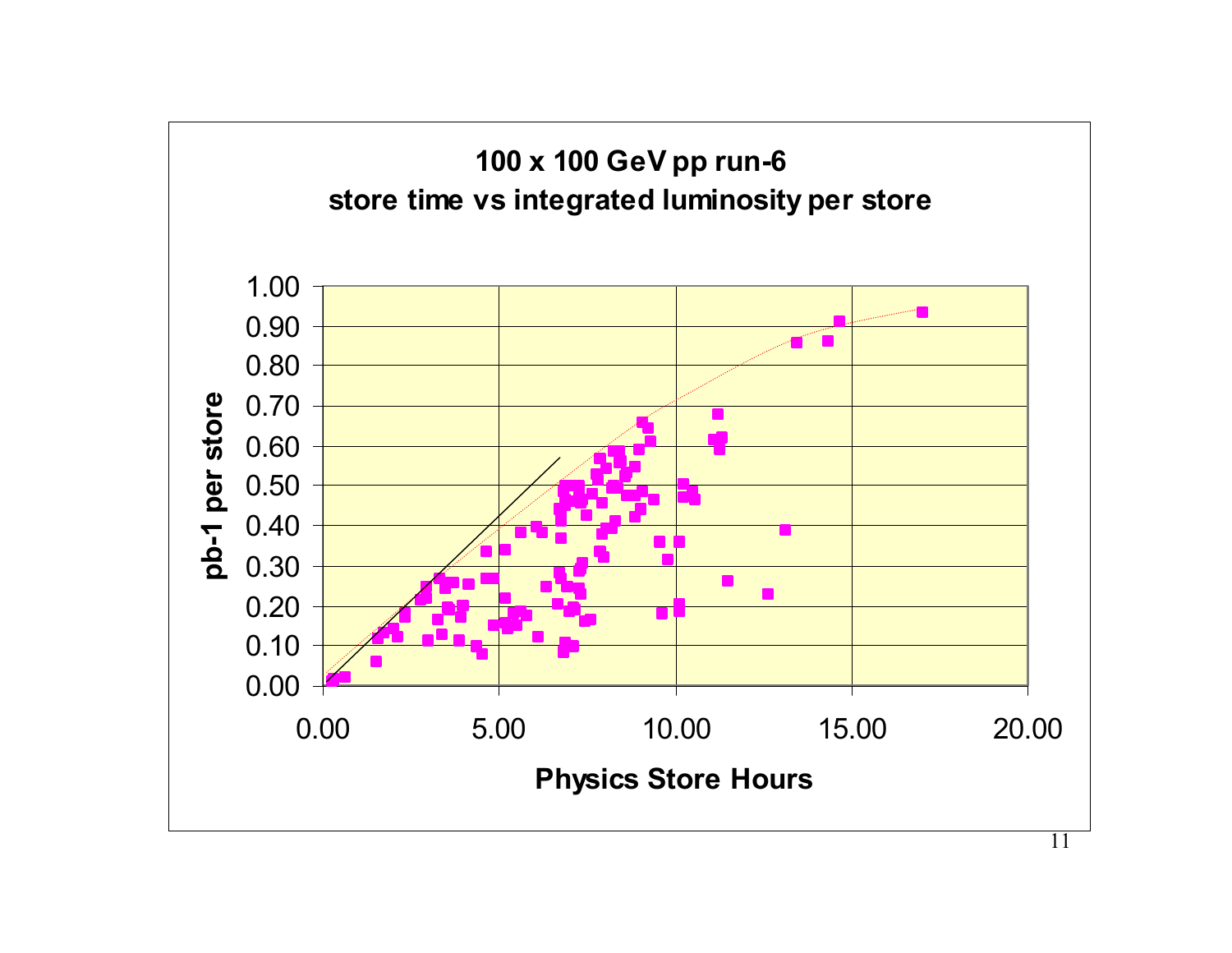![](_page_11_Figure_0.jpeg)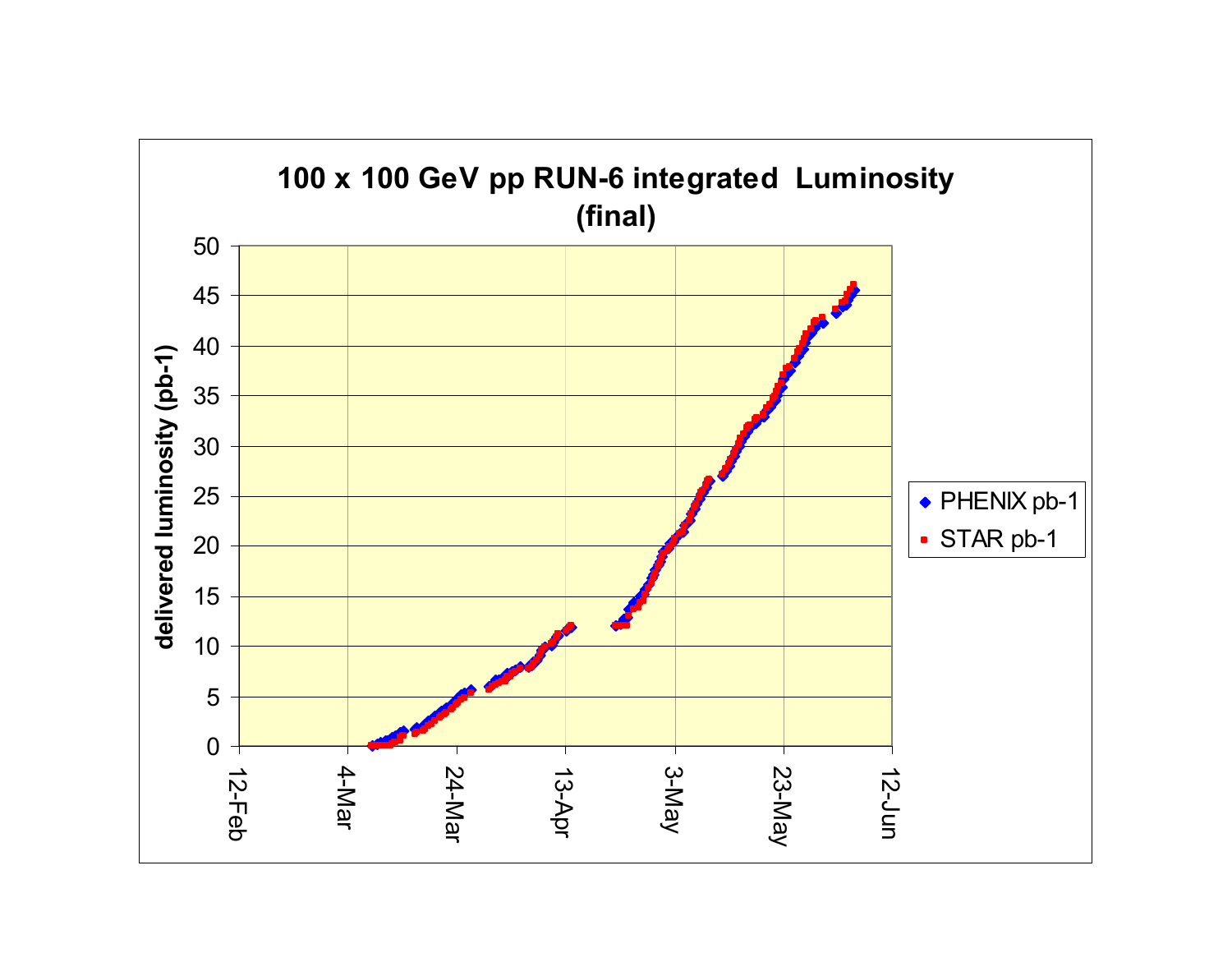![](_page_12_Figure_0.jpeg)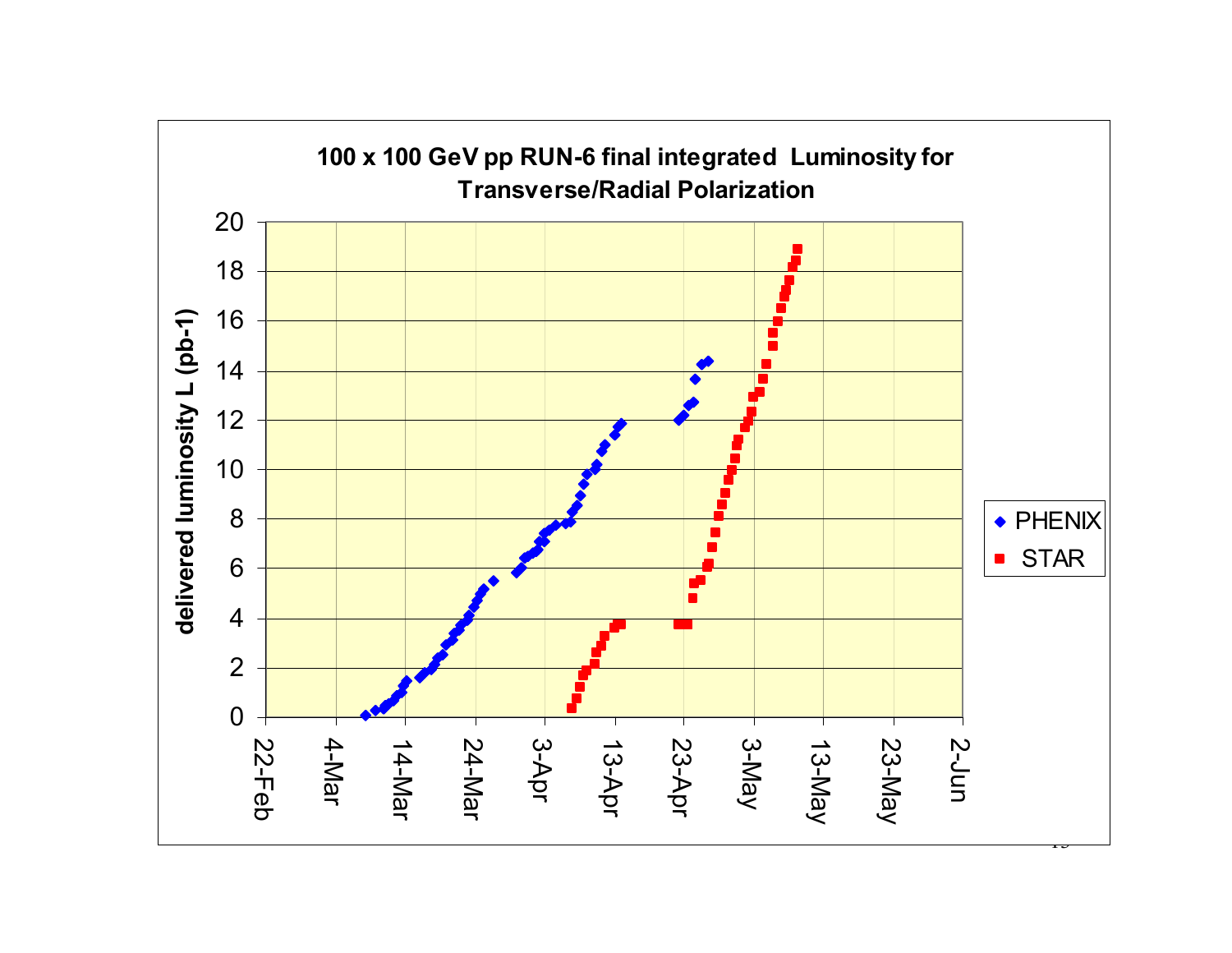![](_page_13_Figure_0.jpeg)

**Corrected 6/27/06**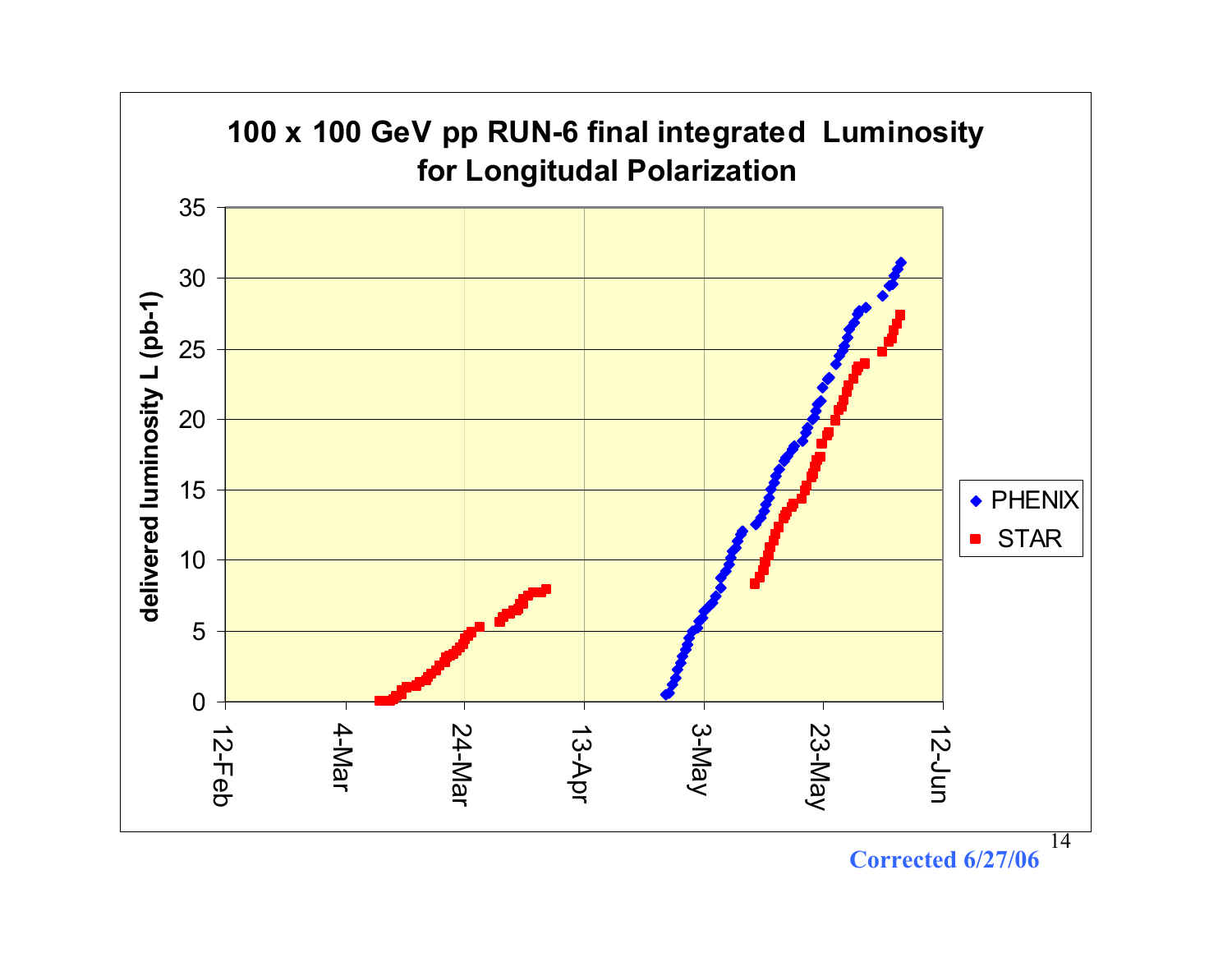![](_page_14_Figure_1.jpeg)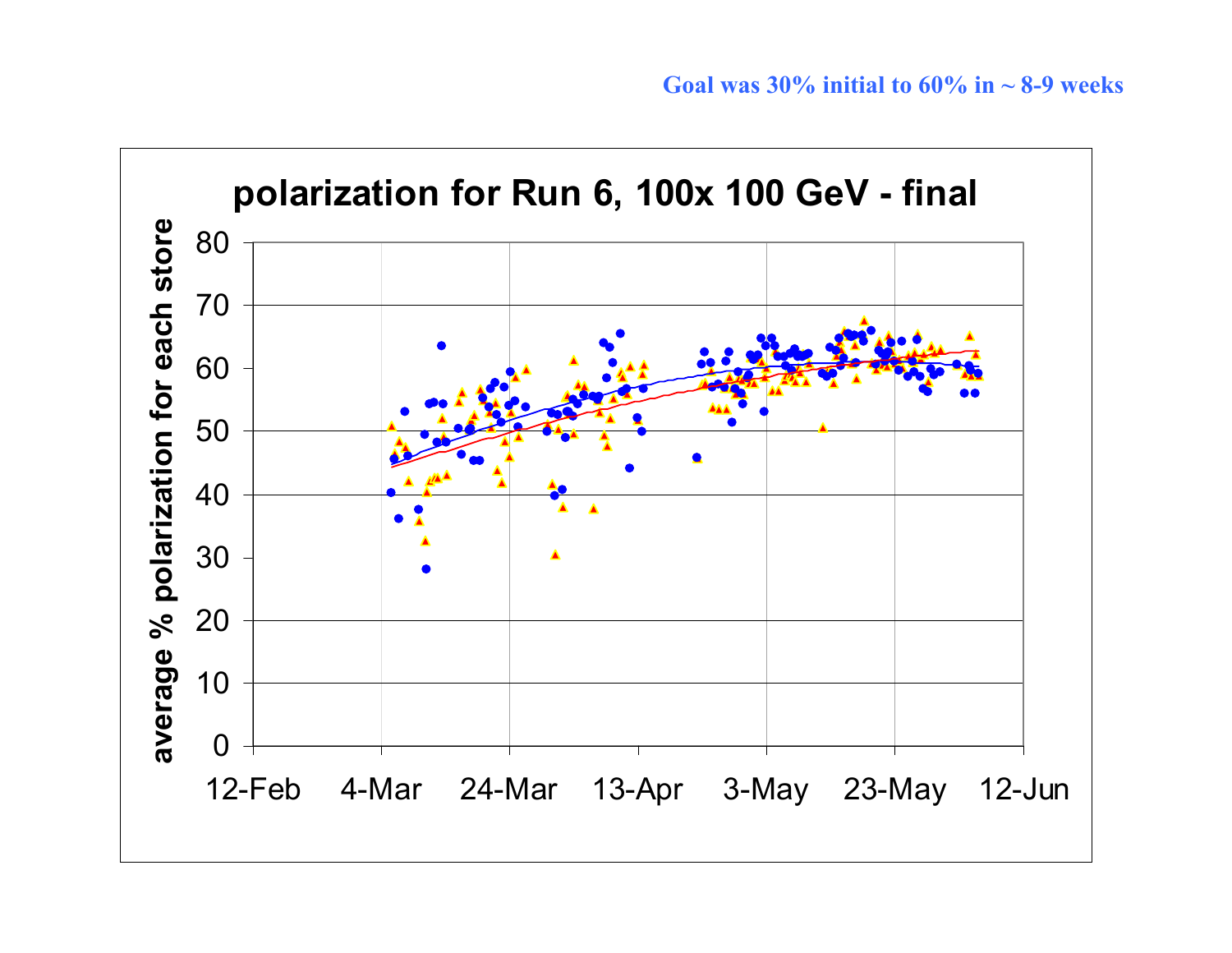![](_page_15_Figure_0.jpeg)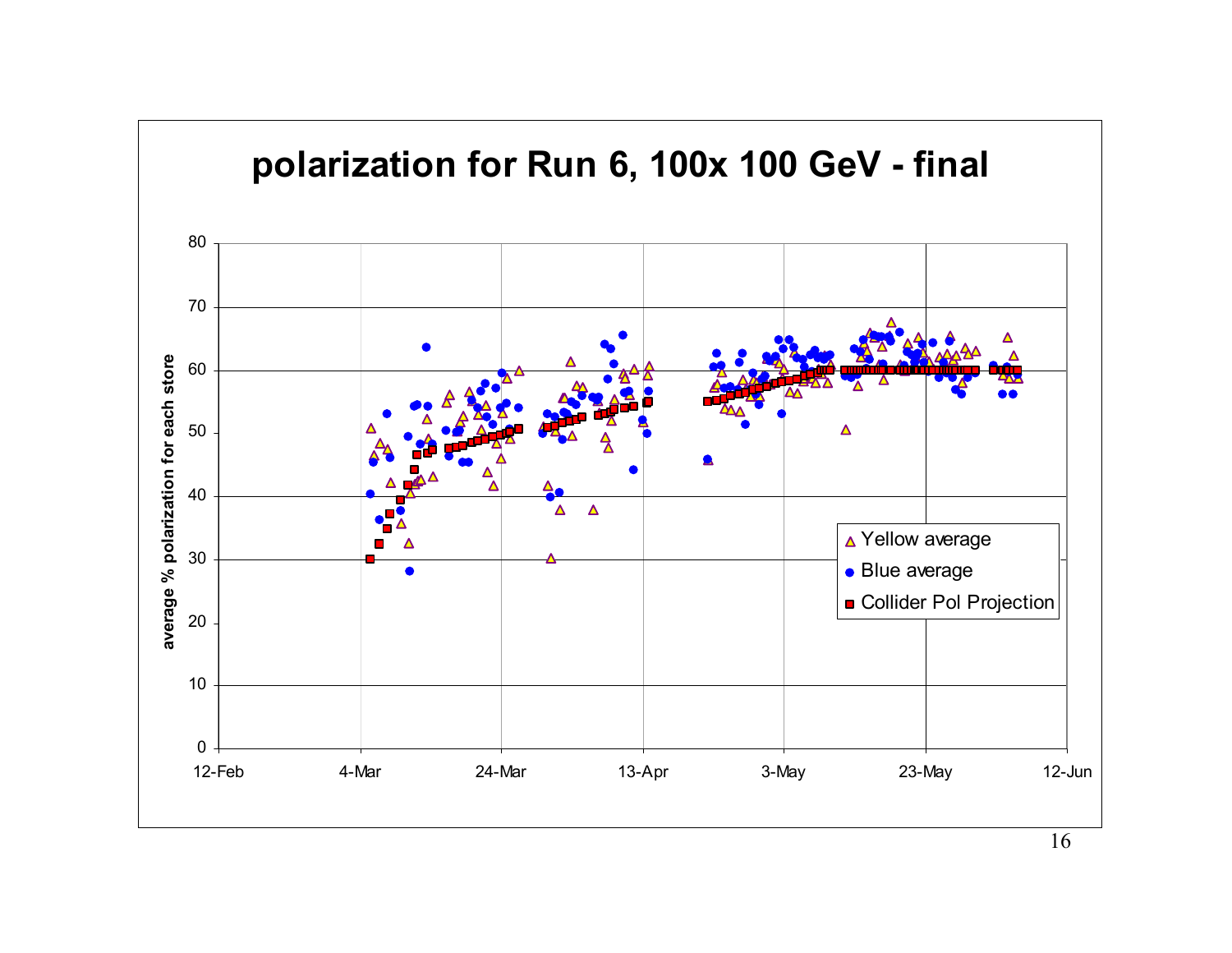![](_page_16_Figure_0.jpeg)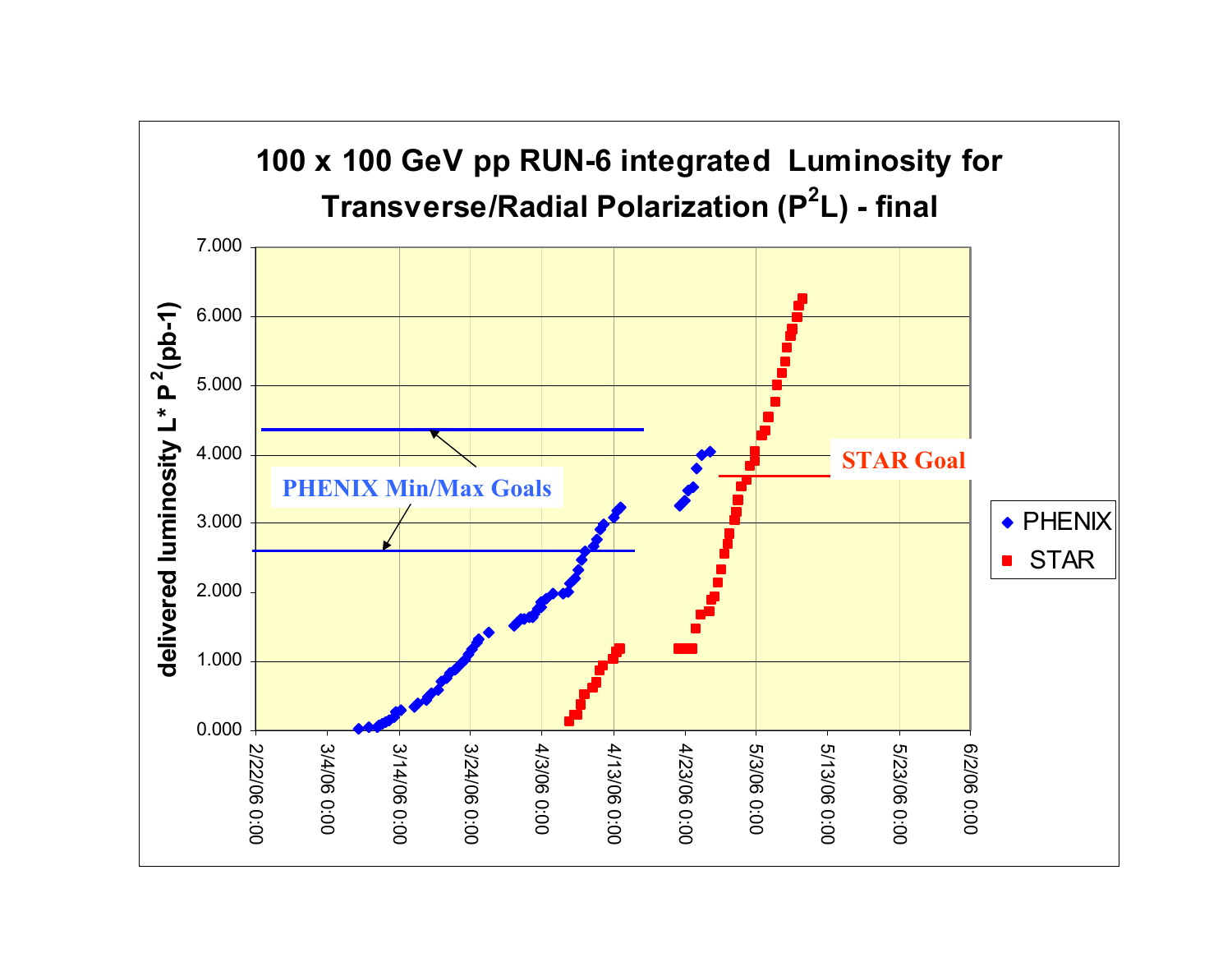![](_page_17_Figure_0.jpeg)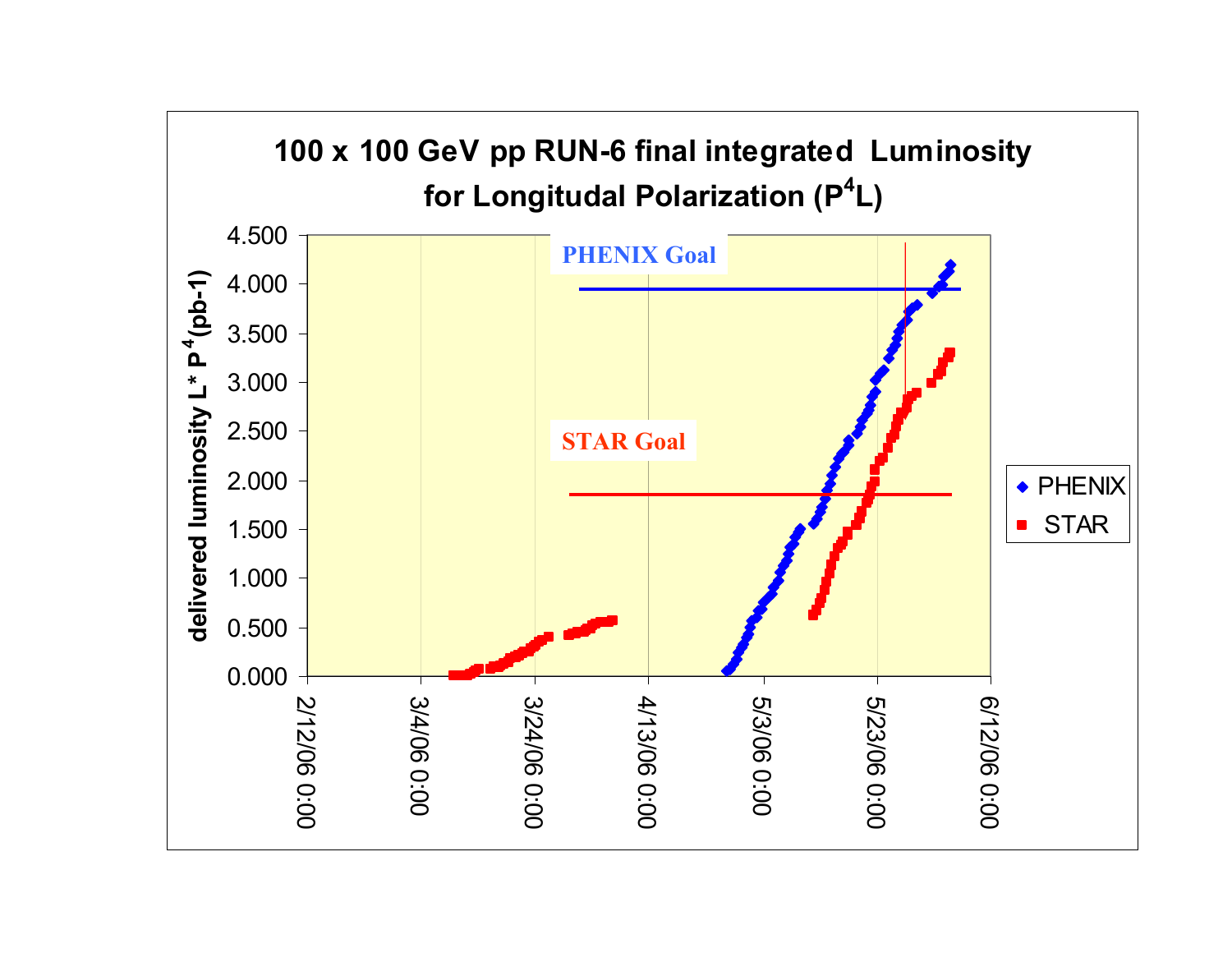![](_page_18_Figure_0.jpeg)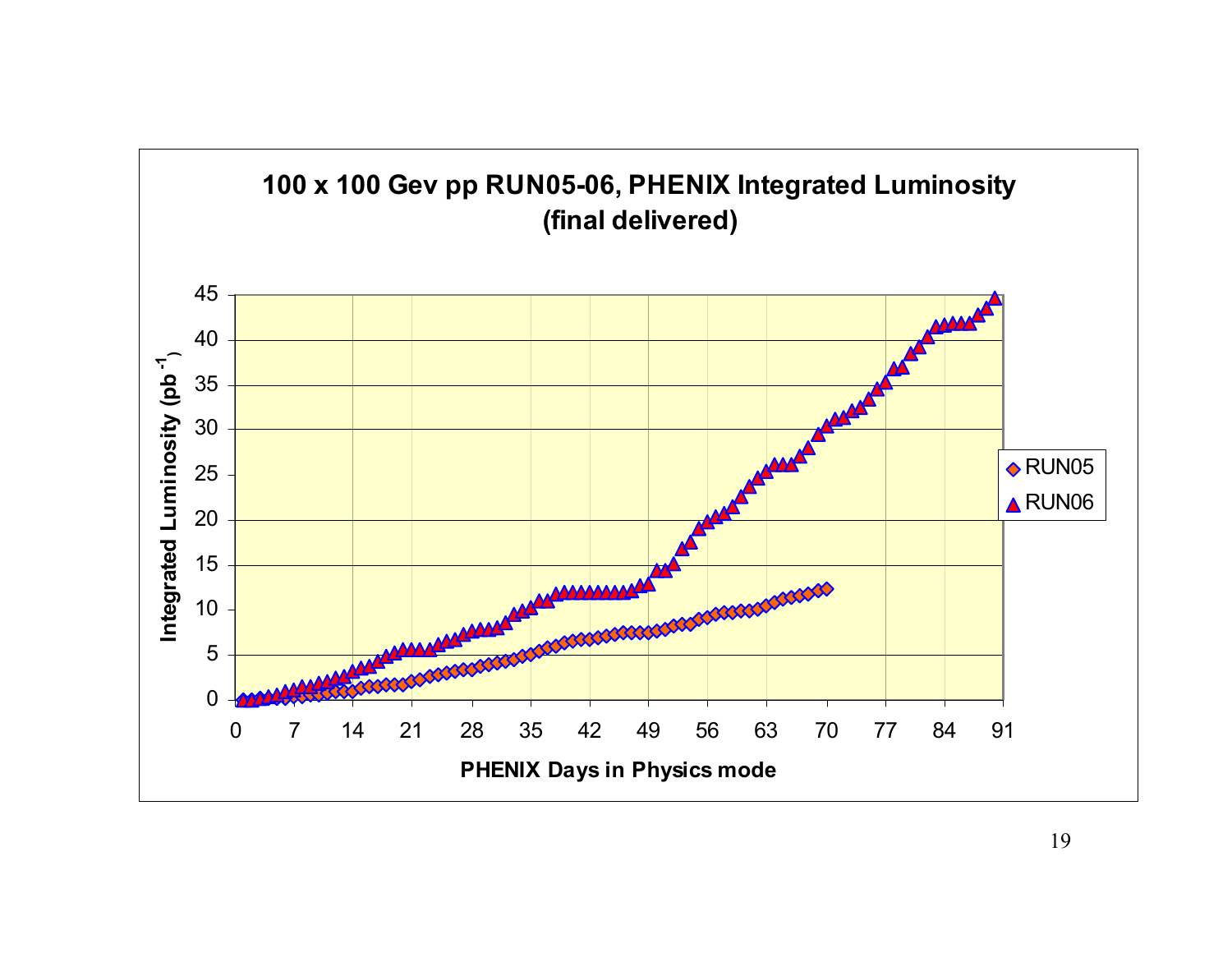![](_page_19_Figure_0.jpeg)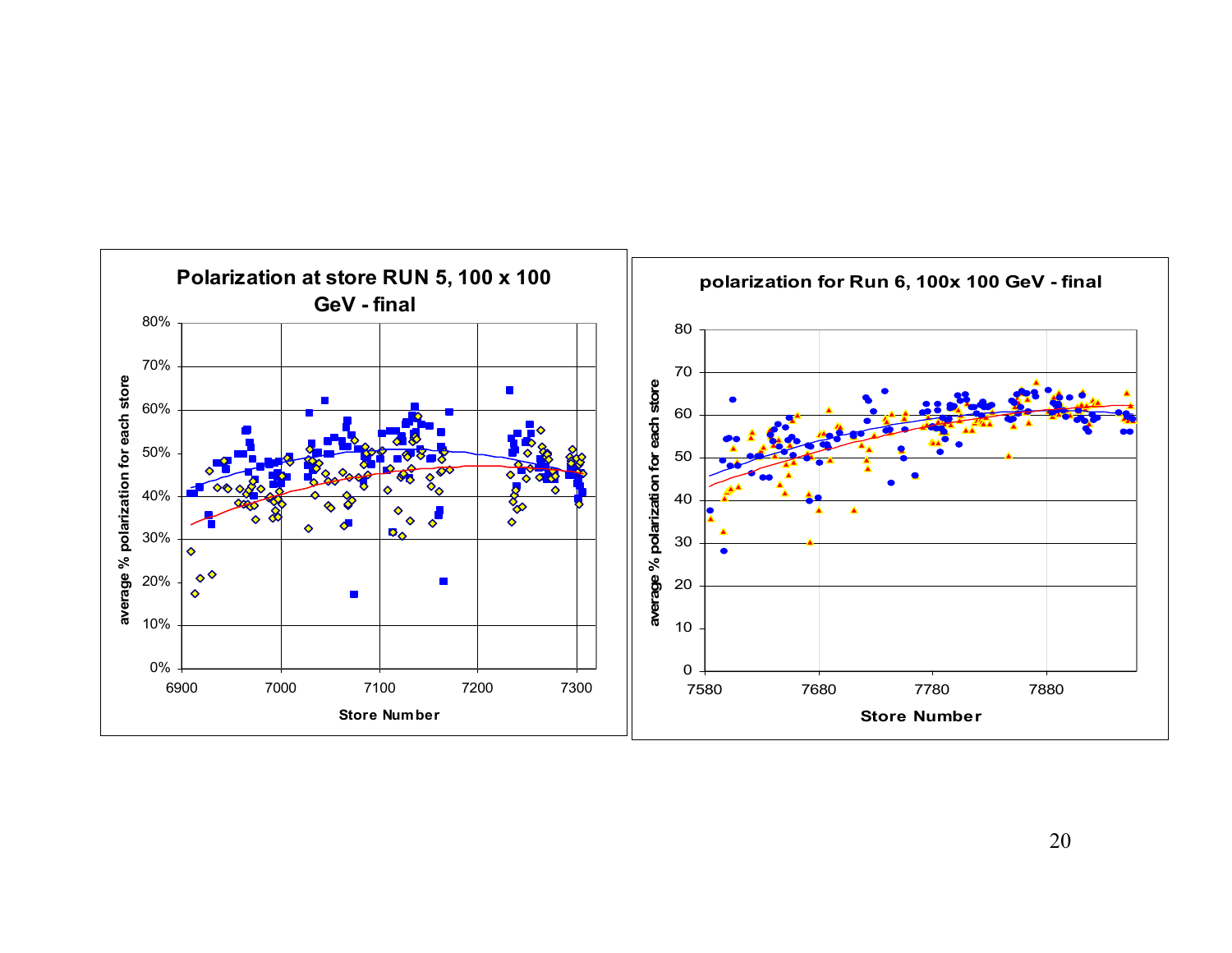![](_page_20_Figure_0.jpeg)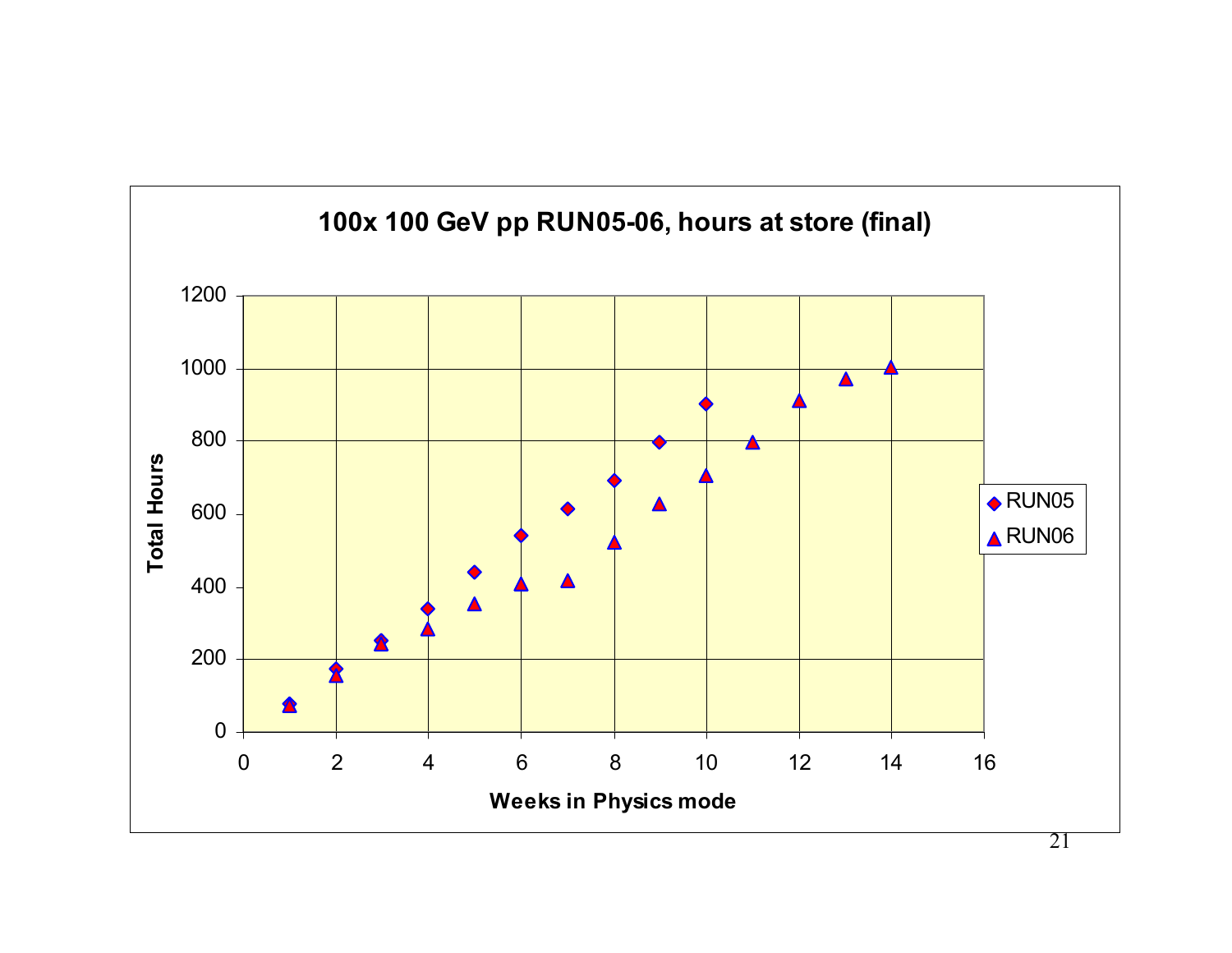![](_page_21_Figure_0.jpeg)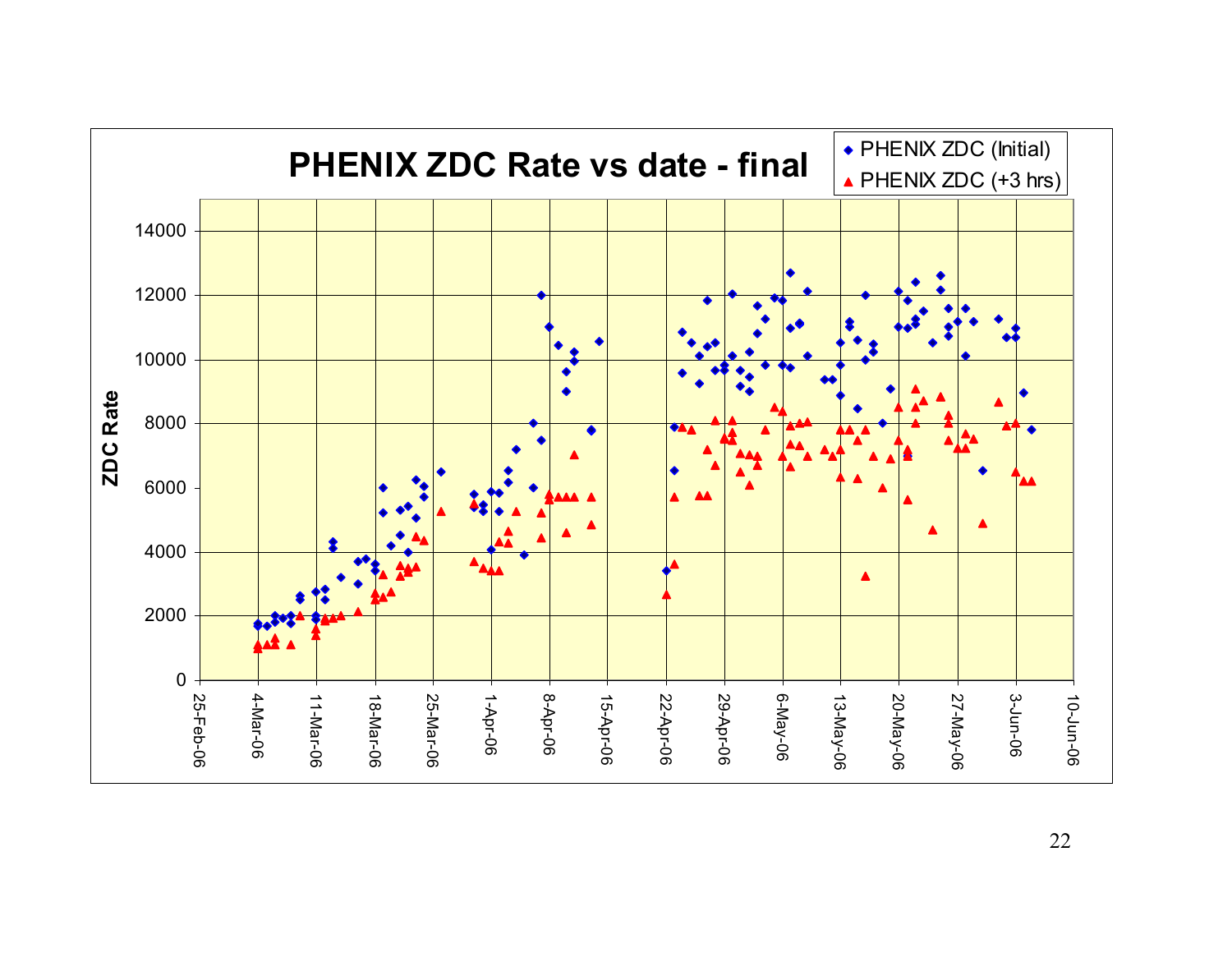![](_page_22_Figure_0.jpeg)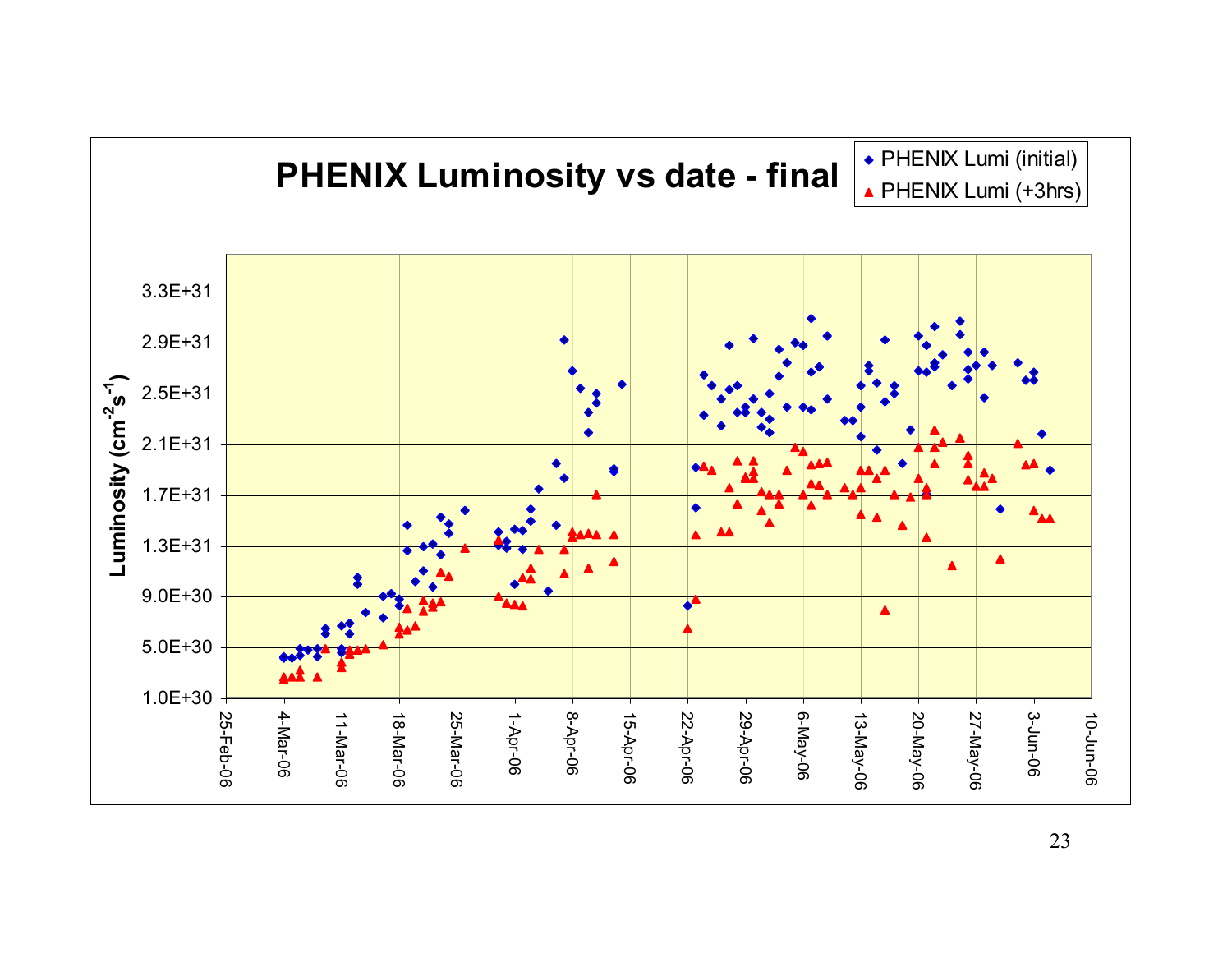![](_page_23_Figure_0.jpeg)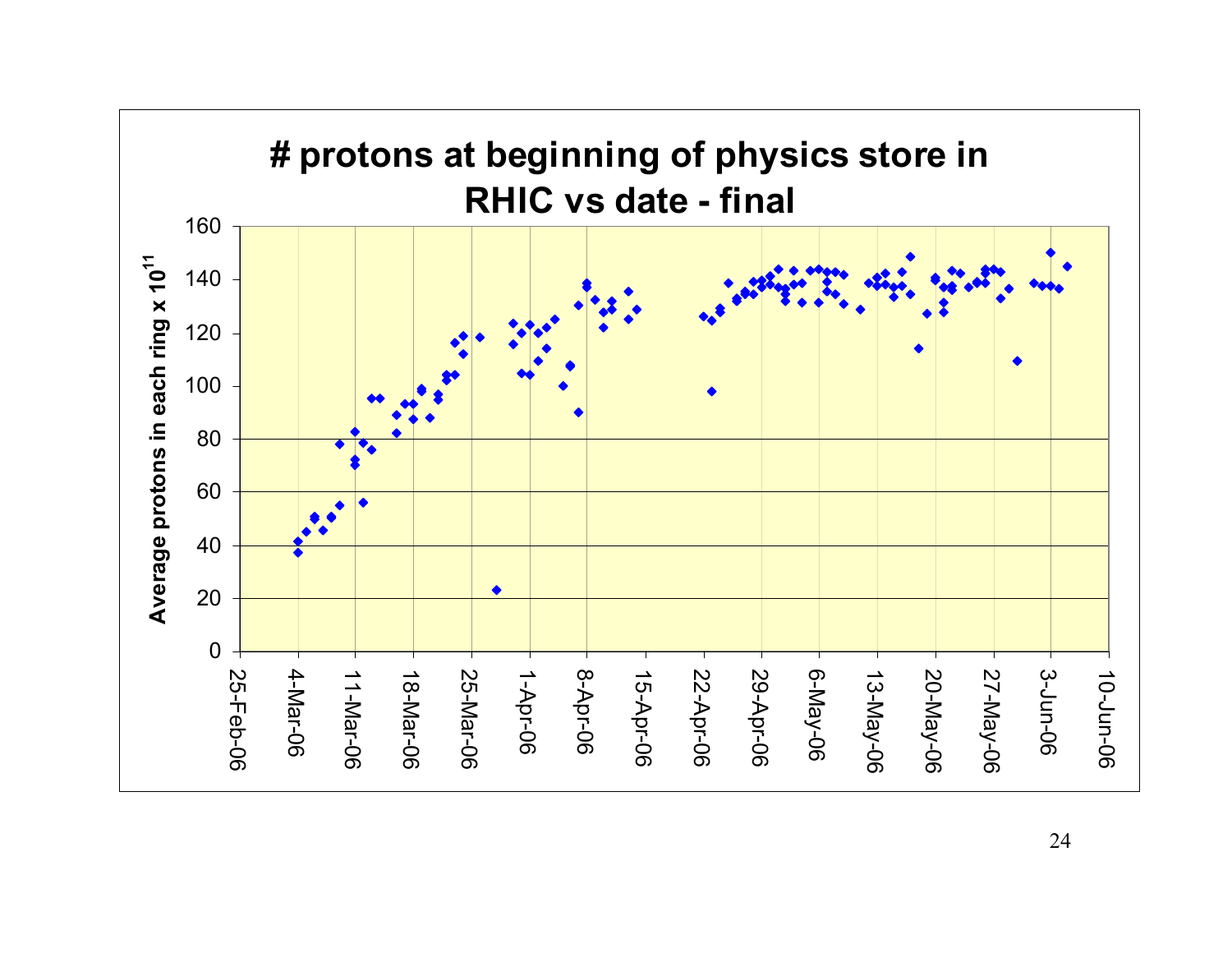![](_page_24_Figure_0.jpeg)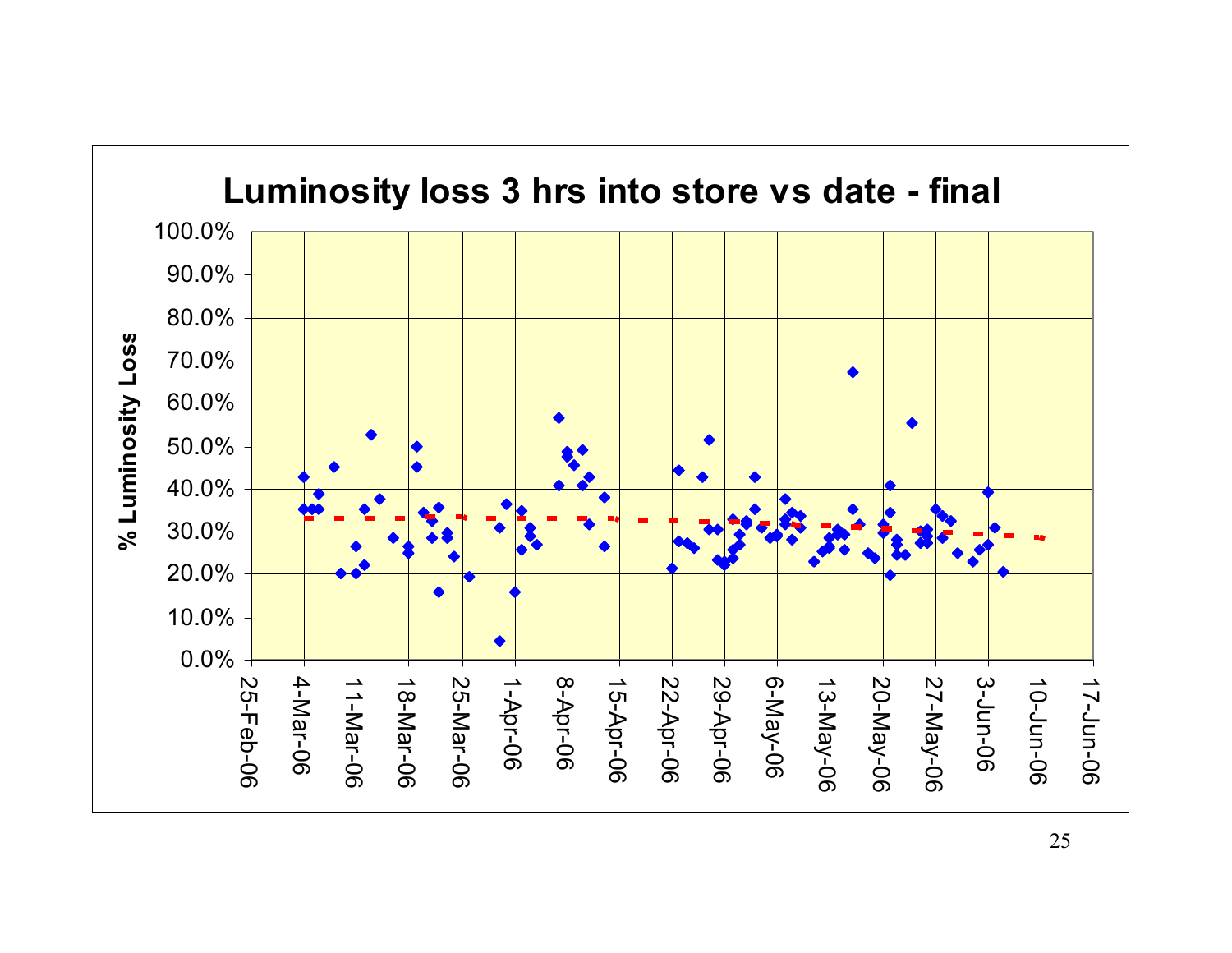![](_page_25_Figure_0.jpeg)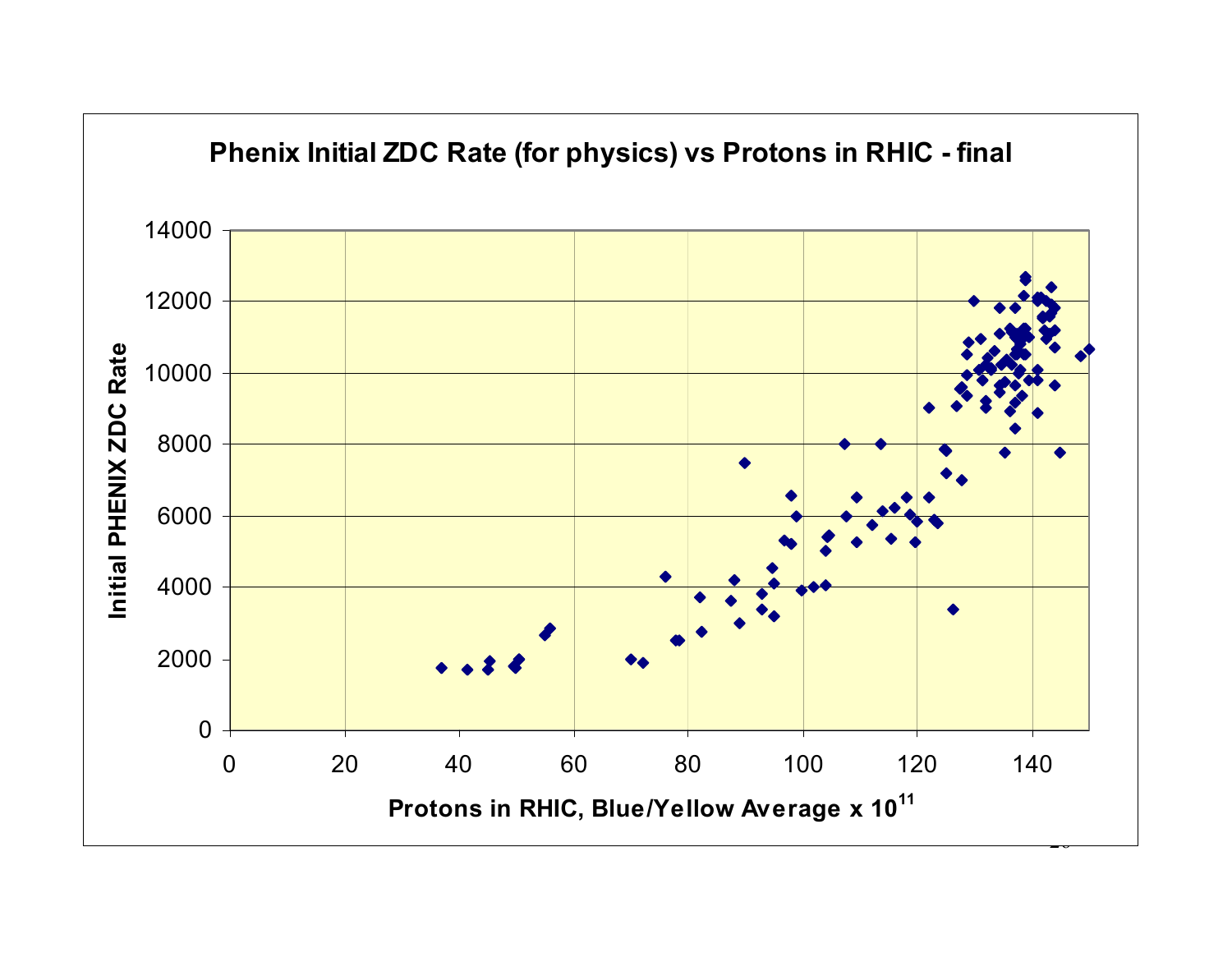![](_page_26_Figure_0.jpeg)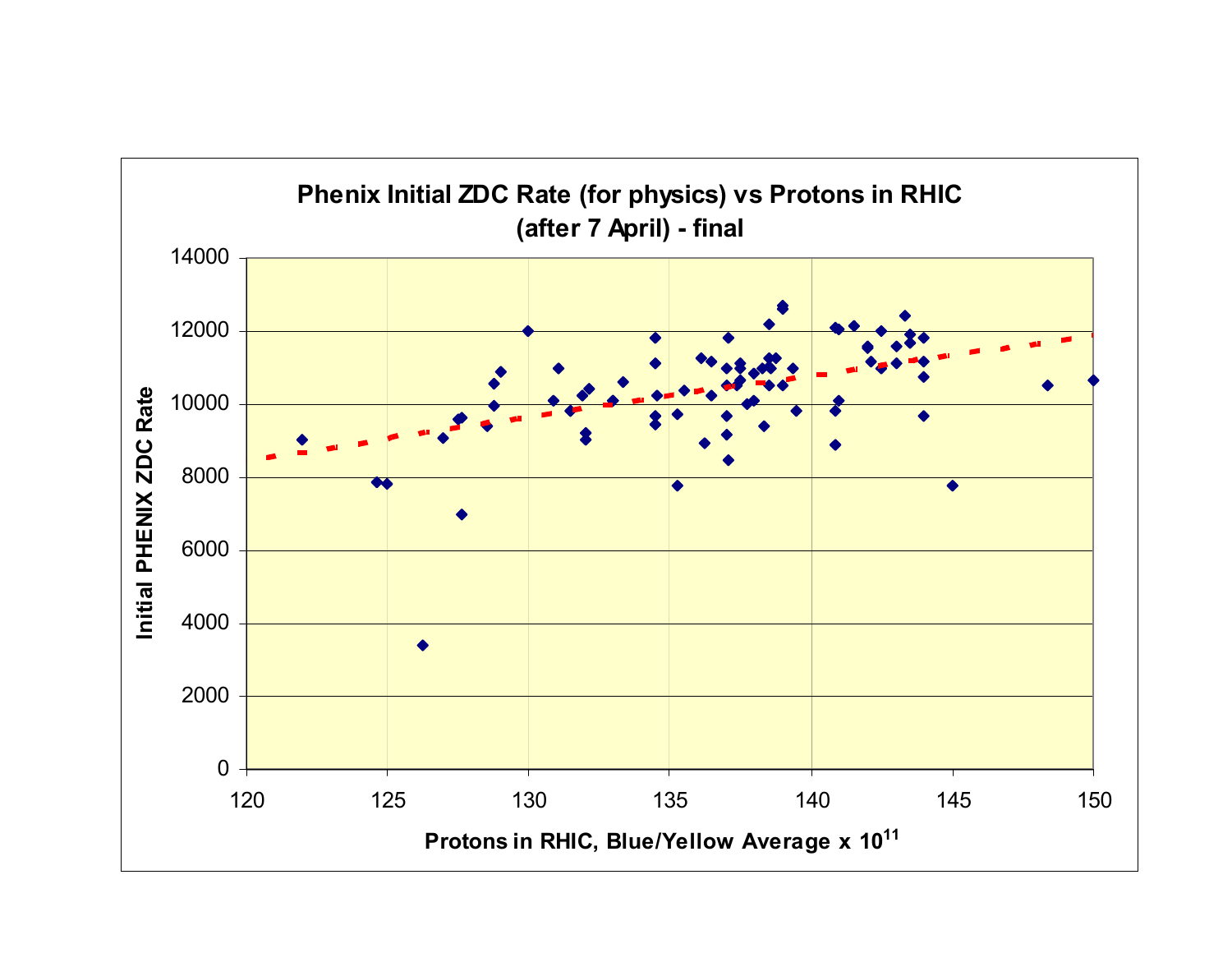![](_page_27_Figure_0.jpeg)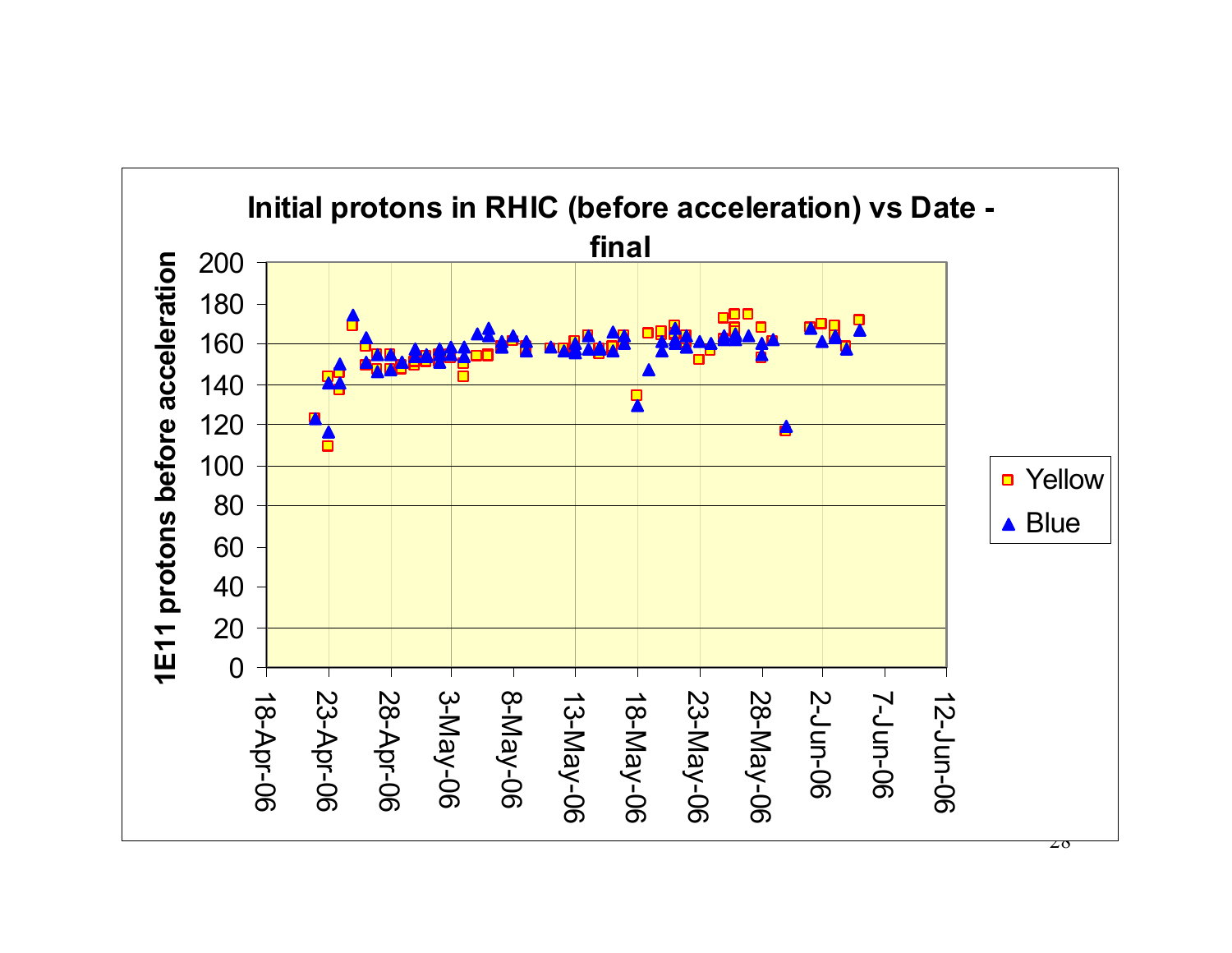![](_page_28_Figure_0.jpeg)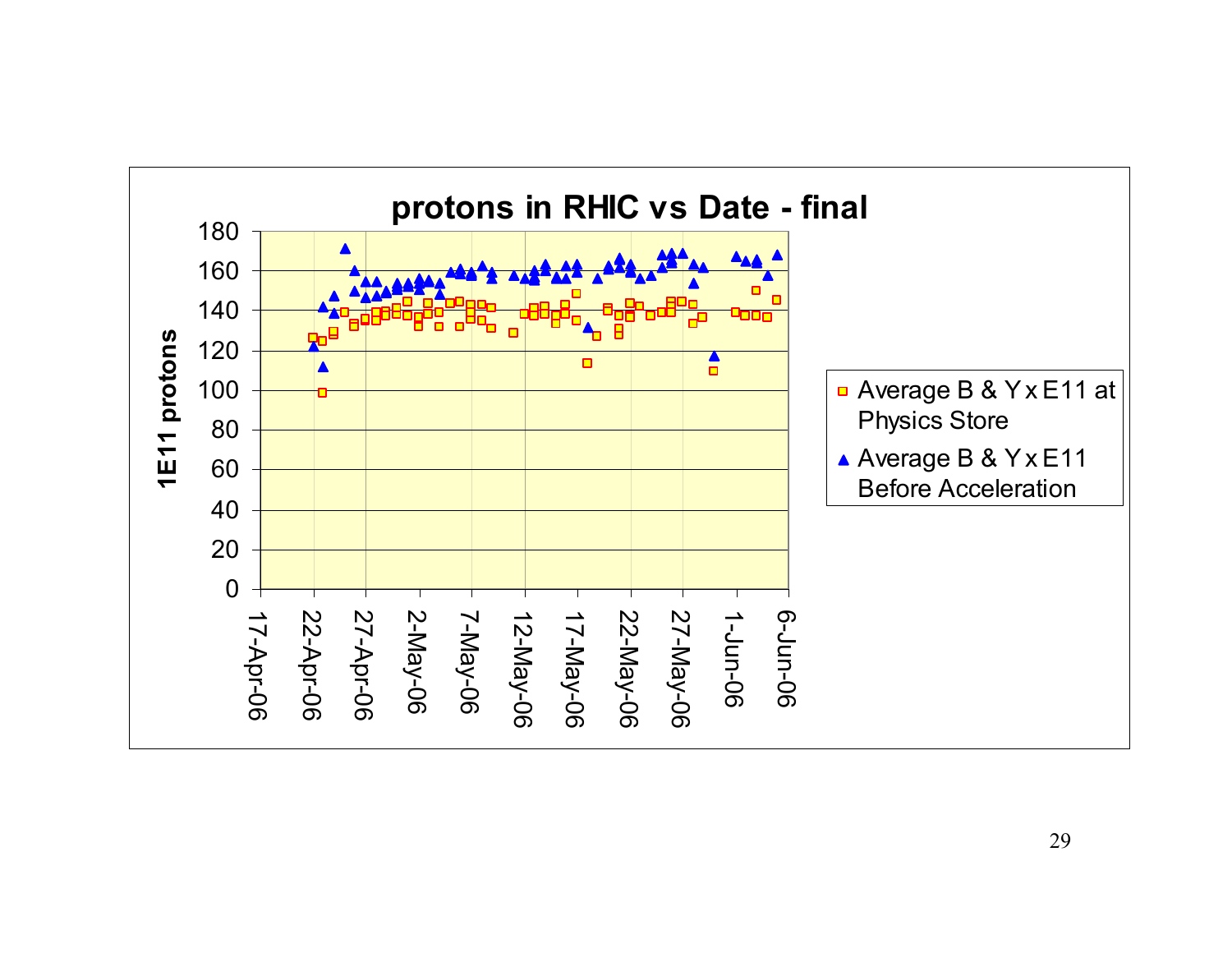![](_page_29_Figure_0.jpeg)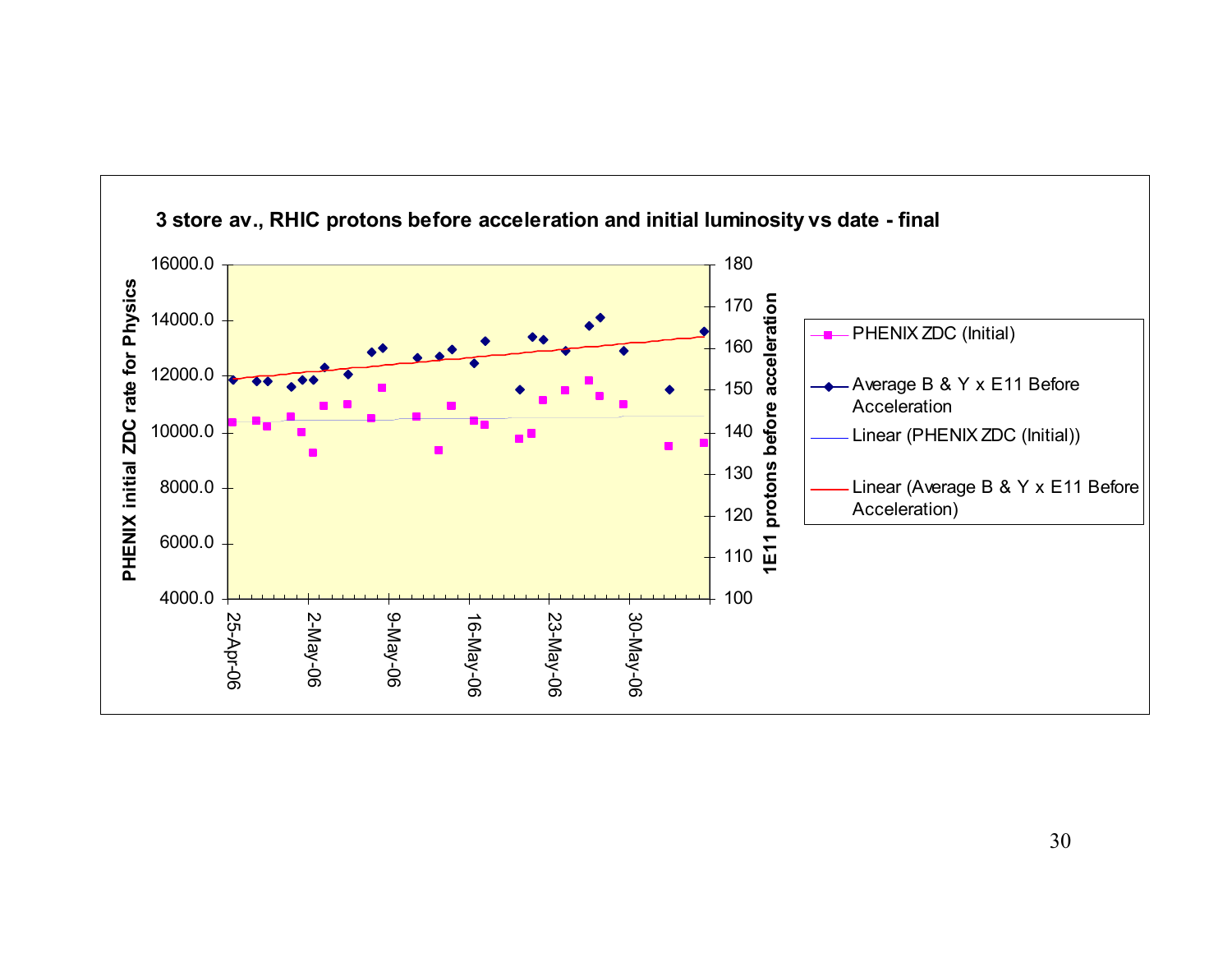![](_page_30_Figure_1.jpeg)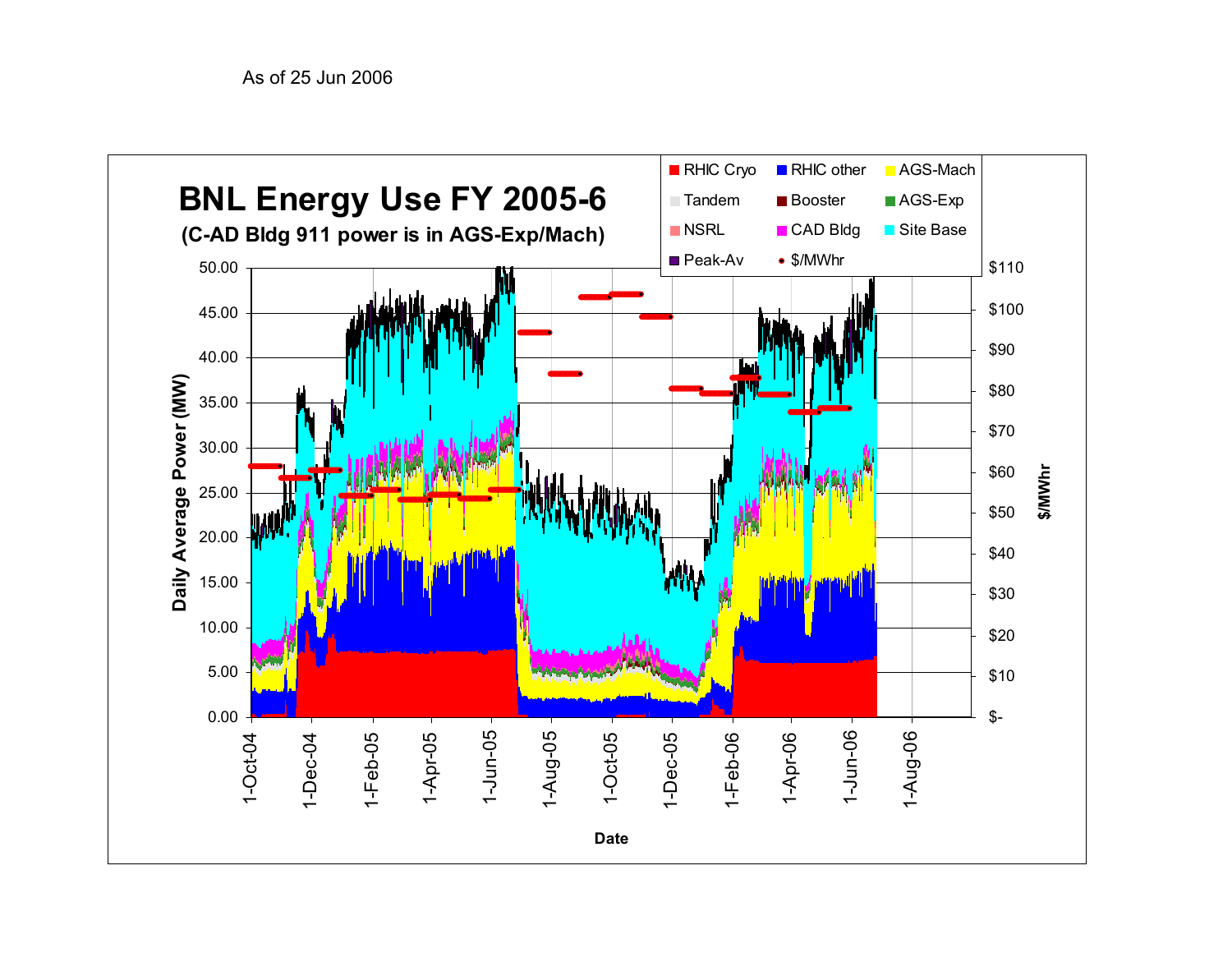As of 25 Jun 2006

![](_page_31_Figure_1.jpeg)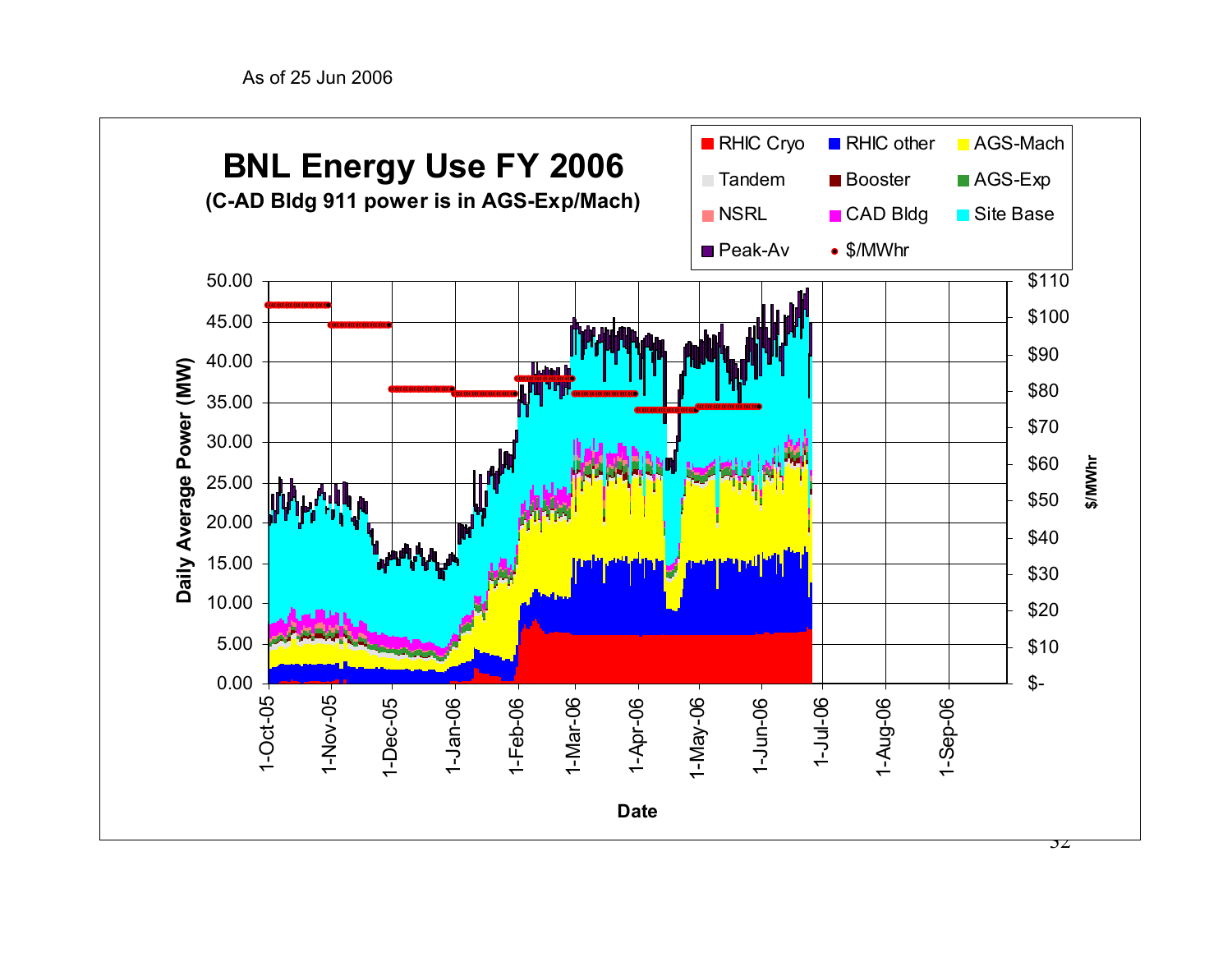## **C-A Operations-FY06**

*AS Run/Planned*

Unscheduled Shutdown∞

schedule to be determinedಜಿ

setup/ramp up luminosity W).

| Commissioning<br>HH                           |     |     |            |       |     |     | <b>FY 2006</b> |                      |     |            |      |          |     |     |
|-----------------------------------------------|-----|-----|------------|-------|-----|-----|----------------|----------------------|-----|------------|------|----------|-----|-----|
| <b>Program Element</b>                        | Sep | Oct | <b>Nov</b> | Dec   | Jan | Feb |                | Mar                  | Apr | May<br>Jun |      | Jul      | Aug | Sep |
| <b>AGS-Booster-Tandem/Linac Startup</b>       |     |     |            |       |     |     |                |                      |     |            |      | $30$ Jun |     |     |
|                                               |     |     |            | 1 Feb |     |     |                | $\sqrt{21}$<br>weeks |     |            |      |          |     |     |
| <b>RHIC Cryo Cooldow/Warm-up</b>              |     |     |            |       | ⇁   |     |                |                      |     |            |      |          |     |     |
| <b>RHIC Cryo Operation</b>                    |     |     |            |       |     |     |                |                      |     |            |      |          |     |     |
| <b>RHIC Cryo off</b>                          |     |     |            |       |     |     |                |                      |     |            |      |          |     |     |
| <b>RHIC Systems Test (no colliding beams)</b> |     |     |            |       |     |     | <u>MM</u>      |                      |     |            |      |          |     |     |
| <b>RHIC Colliding Beams</b>                   |     |     |            |       |     |     |                |                      | ⊗   |            |      |          |     |     |
| RHIC Research with 100x100 GeV pp             |     |     |            |       |     |     |                |                      | Q   |            |      |          |     |     |
| <b>RHIC Research with 31x31 GeV pp</b>        |     |     |            |       |     |     |                |                      |     |            |      |          |     |     |
| <b>RHIC Beam Development 11 x 11 GeV pp</b>   |     |     |            |       |     |     |                |                      |     |            |      |          |     |     |
| RHIC 250x250 GeV pp development               |     |     |            |       |     |     |                |                      |     |            | 罺    |          |     |     |
|                                               |     |     |            |       |     |     |                |                      |     |            |      |          |     |     |
|                                               |     |     |            |       |     |     |                |                      |     |            |      |          |     |     |
| <b>NSRL</b> (NASA Radiobiology)               |     |     |            |       |     |     |                |                      |     |            | 3333 |          |     |     |
|                                               |     |     |            |       |     |     |                |                      |     |            |      |          |     |     |
|                                               |     |     |            |       |     |     |                |                      |     |            |      |          |     |     |
| <b>Shutdown (RHIC)</b>                        |     |     |            |       |     |     |                |                      |     |            |      |          |     |     |
|                                               |     |     |            |       |     |     |                |                      |     |            |      |          |     |     |
|                                               |     |     |            |       |     |     |                |                      |     |            |      |          |     |     |

**27 Jun 06**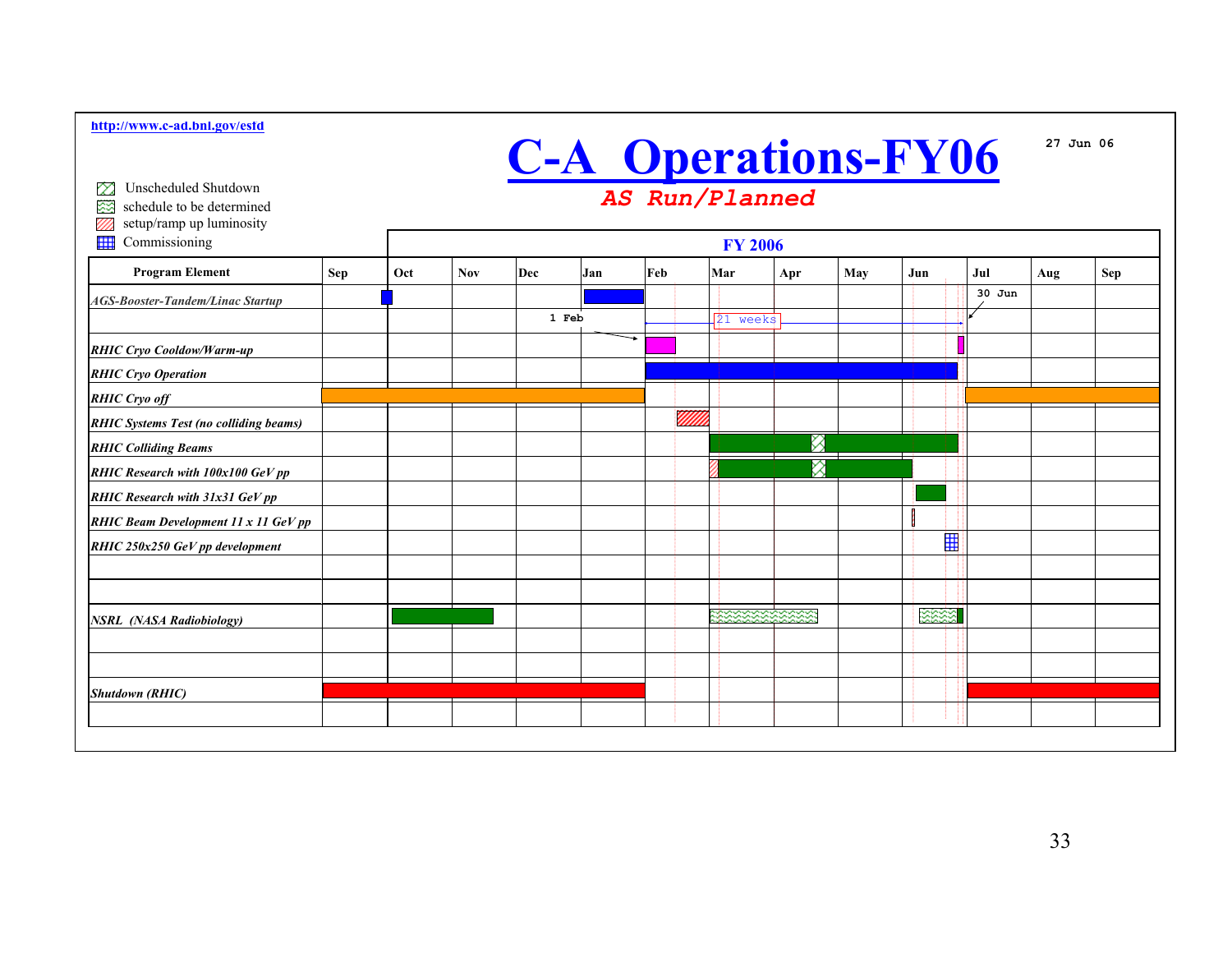| http://www.c-ad.bnl.gov/esfd                                               |                                                  |  |                    |     |     |               |           |     |     |     |          |                                        |  |
|----------------------------------------------------------------------------|--------------------------------------------------|--|--------------------|-----|-----|---------------|-----------|-----|-----|-----|----------|----------------------------------------|--|
|                                                                            |                                                  |  |                    |     |     |               |           |     |     |     |          | 14 Mar 06                              |  |
| Contingency<br>œ<br>83<br>concurrent with RHIC<br>setup/ramp up luminosity | <b>C-A Operations-FY07</b><br>34 week Draft Plan |  |                    |     |     |               |           |     |     |     |          |                                        |  |
| ₩<br>Commissioning                                                         | <b>FY 2006</b>                                   |  |                    |     |     |               |           |     |     |     |          |                                        |  |
| <b>Program Element</b>                                                     | Oct<br><b>Nov</b>                                |  | Dec                | Jan | Feb | Mar           | Apr       | May | Jun | Jul | Aug      | <b>Sep</b>                             |  |
| <b>AGS-Booster-Tandem/Linac Startup</b>                                    | 16 Oct                                           |  |                    |     |     |               |           |     |     |     | $11$ Jun |                                        |  |
|                                                                            |                                                  |  |                    |     |     |               | 34 weeks  |     |     |     |          |                                        |  |
| <b>RHIC Cryo Cooldow/Warm-up</b>                                           |                                                  |  |                    |     |     |               |           |     |     |     |          |                                        |  |
| <b>RHIC Cryo Operation</b>                                                 |                                                  |  |                    |     |     |               |           |     |     |     |          |                                        |  |
| <b>RHIC Cryo off</b>                                                       |                                                  |  |                    |     |     |               |           |     |     |     |          |                                        |  |
| <b>RHIC Systems Test (no colliding beams)</b>                              |                                                  |  | <sup>a</sup> lliin |     |     | V)            |           |     |     |     |          |                                        |  |
| <b>RHIC Colliding Beams</b>                                                |                                                  |  |                    |     |     |               |           |     |     |     |          | species, energy and/or<br>schedule TBD |  |
| <b>RHIC Research with HI</b>                                               |                                                  |  |                    |     |     |               |           |     |     |     |          |                                        |  |
| <b>RHIC Research with pp</b>                                               |                                                  |  |                    |     |     |               |           |     |     |     |          |                                        |  |
| RHIC 250x250 GeV pp development                                            |                                                  |  |                    |     |     |               |           |     |     | ▦   |          |                                        |  |
|                                                                            |                                                  |  |                    |     |     | $28.5$ weeks. |           |     |     |     |          |                                        |  |
|                                                                            |                                                  |  |                    |     |     |               |           |     |     |     |          |                                        |  |
|                                                                            |                                                  |  |                    |     |     |               |           |     |     |     |          |                                        |  |
| <b>NSRL</b> (NASA Radiobiology)                                            |                                                  |  |                    |     |     |               | 333333333 |     |     |     |          |                                        |  |
| (NASA Schedule to be determined)                                           |                                                  |  |                    |     |     |               |           |     |     |     |          |                                        |  |
|                                                                            |                                                  |  |                    |     |     |               |           |     |     |     |          |                                        |  |
| <b>Shutdown (RHIC)</b>                                                     |                                                  |  |                    |     |     |               |           |     |     |     |          |                                        |  |
|                                                                            |                                                  |  |                    |     |     |               |           |     |     |     |          |                                        |  |
|                                                                            |                                                  |  |                    |     |     |               |           |     |     |     |          |                                        |  |

34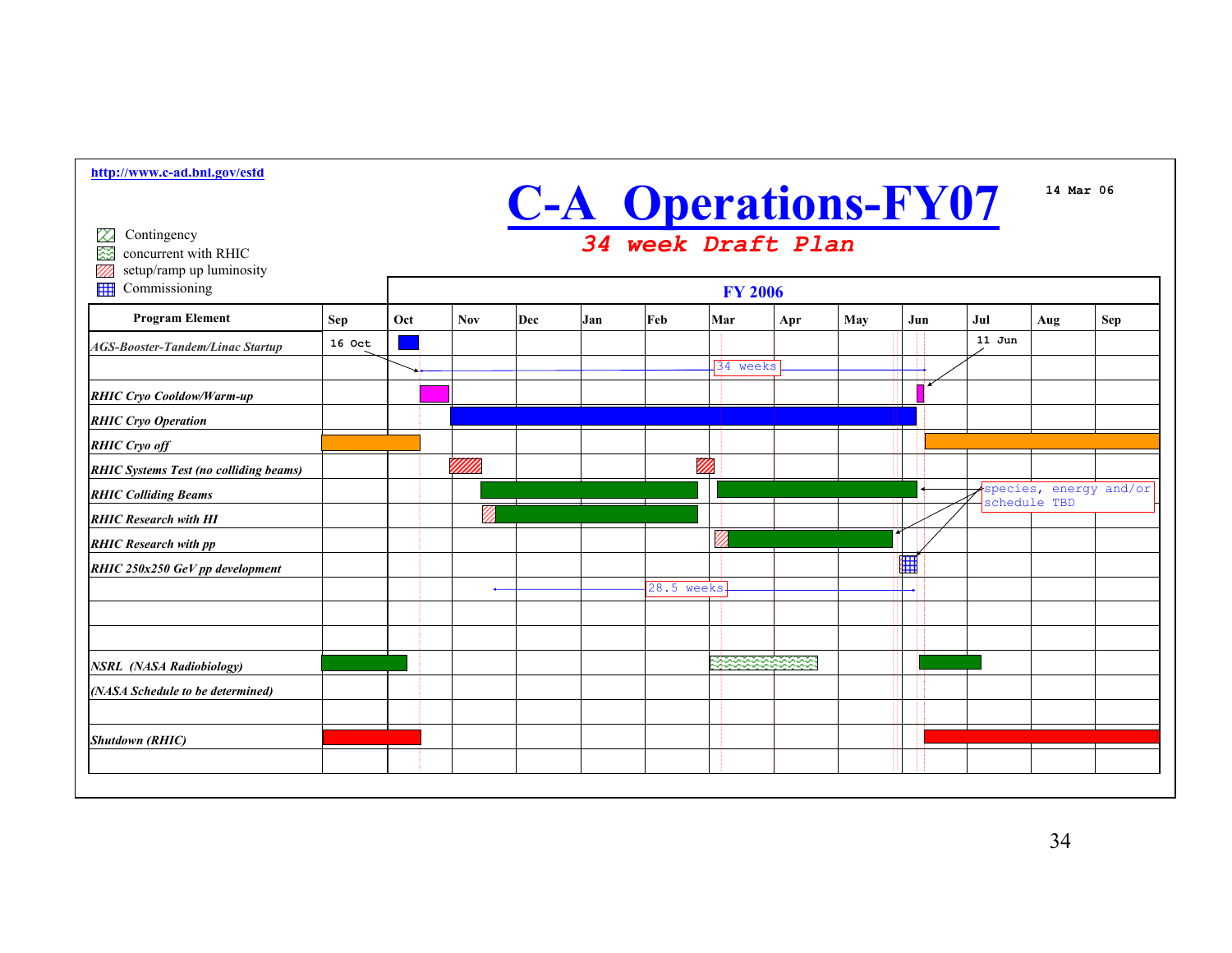![](_page_34_Figure_0.jpeg)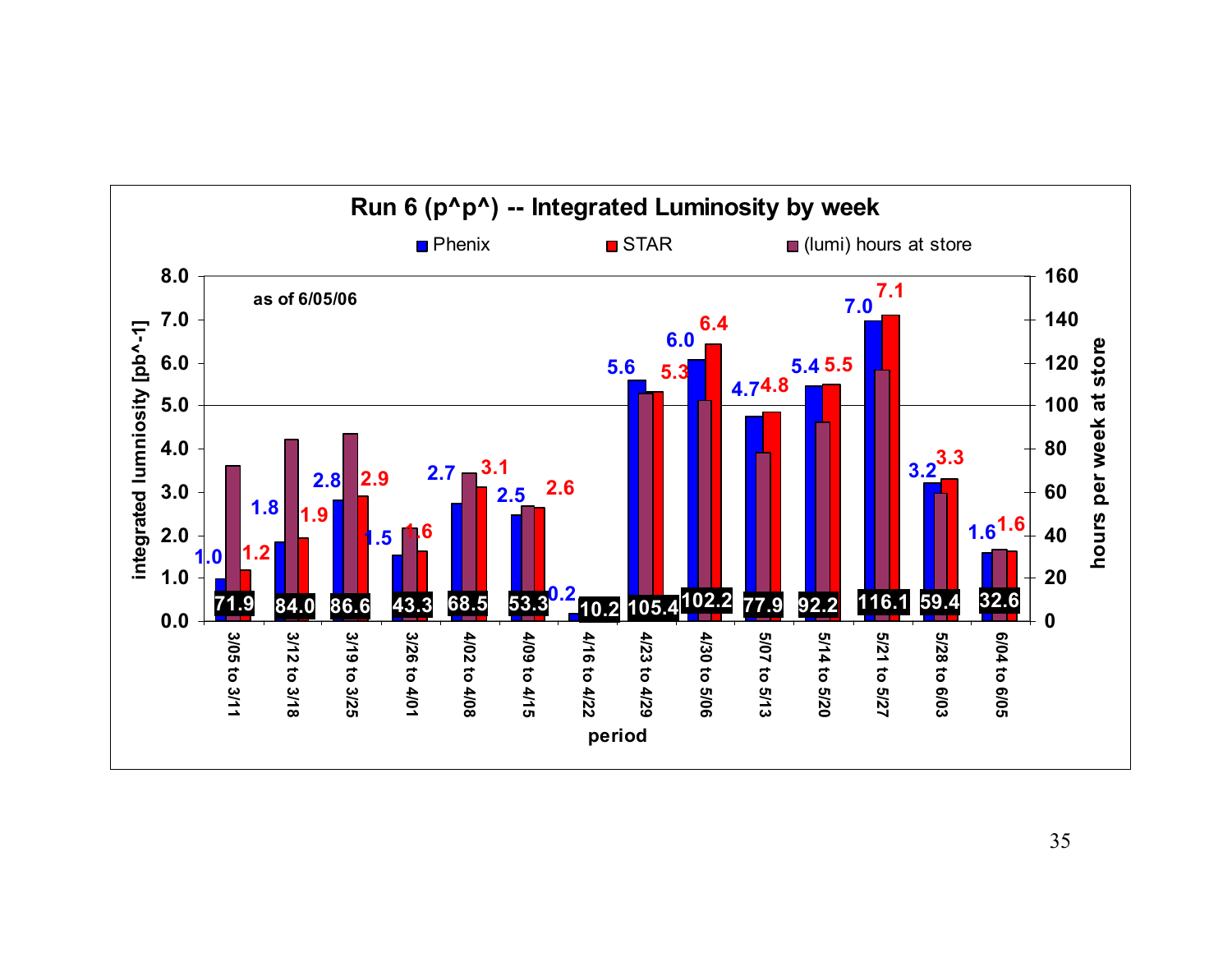![](_page_35_Figure_0.jpeg)